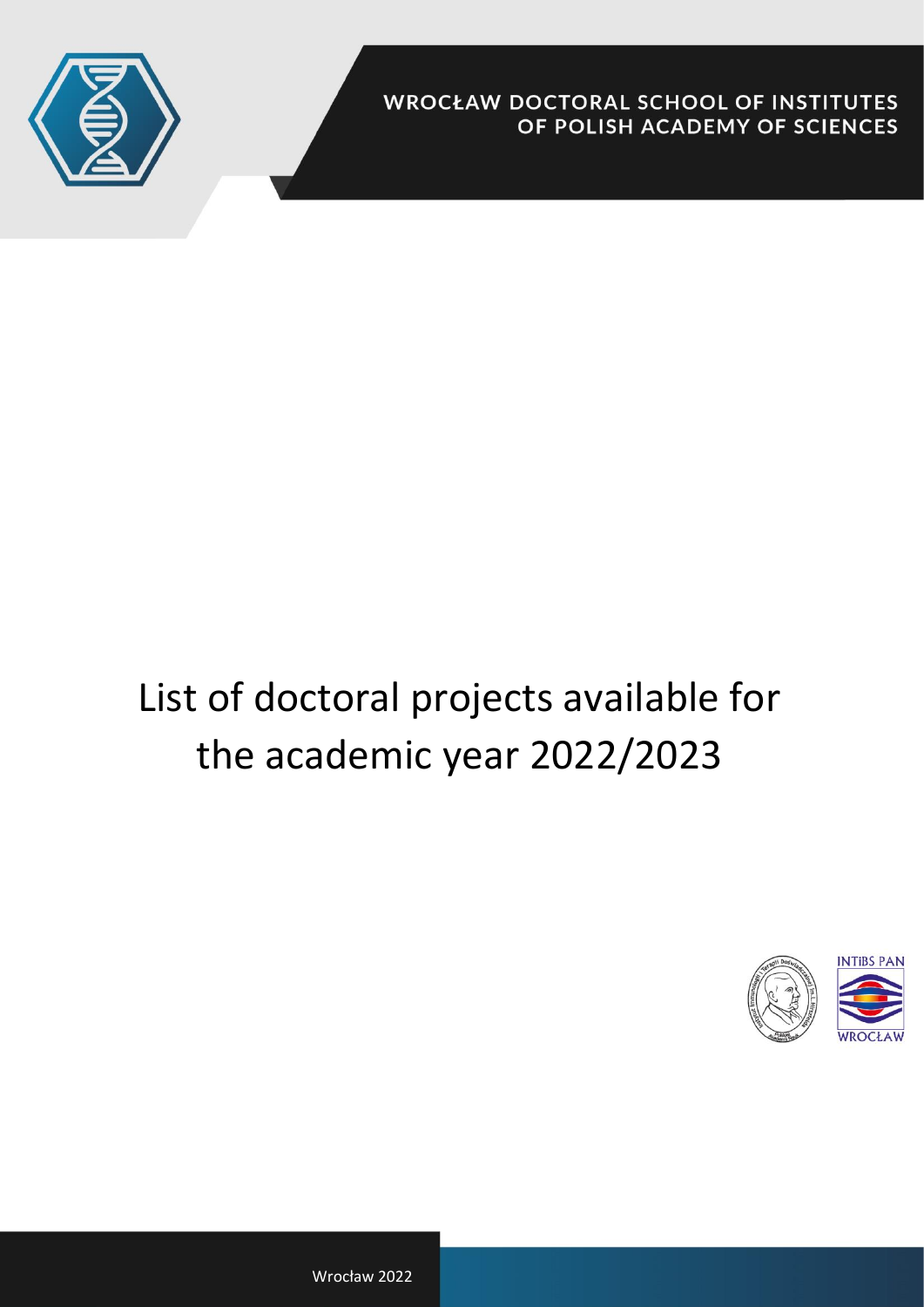

# **Chemistry/Physics**

**Supervisor: Przemysław Dereń, prof.** (**[p.deren@intibs.pl](mailto:p.deren@intibs.pl)**) **Auxiliary Supervisor: Bartosz Bondzior, dr**

**Subject:** *Preparation by levitation of amorphous binary compounds such as Al2O<sup>3</sup> and ternary compounds such as LaAlO<sup>3</sup> doped with rare-earth and transition metal ions, achieving nanoglass ceramics from amorphous samples, and an examination of the spectroscopic properties of the samples obtained.*

**Discipline:** Chemistry/Physics

**Description: :** The synthesis of glasses is limited to materials in which there is a network of ions that form the structure of such a glass, so most often silicate or borate glasses are known. Twocomponent oxides such as  $Al_2O_3$  or ternary LaAlO<sub>3</sub> cannot be obtained in an amorphous form, because any contact with the vessel (crucible) or the plate on which the molten material will be poured will cause crystallization. To obtain an amorphous sample of the materials mentioned above, a special melting technique must be used without contact with any container or surface. The levitation method is suitable for this. In the flow of inert gas, the material will levitate, the temperature of which will be raised to around 2000°C employing  $CO<sub>2</sub>$  laser radiation. The rapid stopping of the laser radiation will cause very rapid cooling of the material which will be solidified in amorphous form. This material will be doped with lanthanide ions. The new optical materials thus obtained will be tested as to their ability to be used as active elements of lasers and temperature sensors. In the next research step, by heating these materials, the appearance of  $Al_2O_3$  or LaAlO<sub>3</sub> nanocrystals in this material will be initiated. The spectroscopic properties of these new glass ceramics will also be studied.

**Additional information:** The doctoral student must have the skills necessary to work in a chemical laboratory, know the basics of working in a spectroscopy laboratory and know the level of English language that allows for independent writing of publications.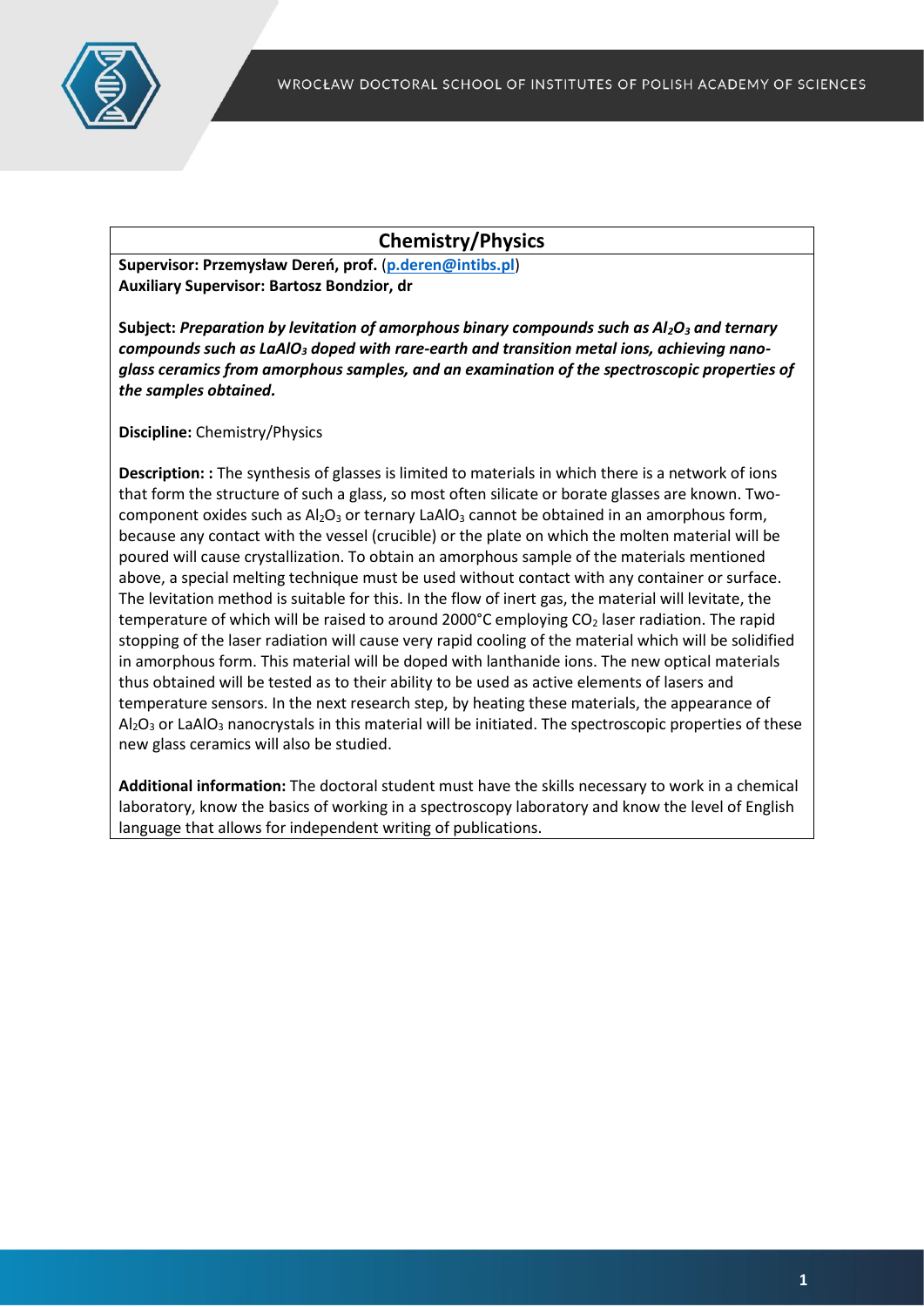

**Supervisor: Przemysław Dereń, prof.** (**[p.deren@intibs.pl](mailto:p.deren@intibs.pl)**) **Auxiliary Supervisor: Karol Lemański, dr**

**Subject:** *Synthesis of LuxLa1-xPO<sup>4</sup> and Ca9YxLa1-x(PO4)<sup>7</sup> polycrystals (where x = 1 : 0), doped with Pr3+ and/or Nd3+ ions and investigations of the UV emission of these samples excited by visible light.*

**Discipline:** Chemistry/Physics

**Description:** The objective of the doctoral thesis will be to develop the synthesis of LuxLa1-xPO4 and Ca9YxLa1-x(PO4)7 (where x=1:0) polycrystals doped with Pr3+ and/or Nd3+ ions and to study the UV emission excited by up-conversion, that is to say with a light whose photon energy is lower than the energy of the emitted photons. The transitions between the configuration of 5d and 4f electrons will be studied.

The emission thus obtained can be used for surface disinfection, sterilization or to support the treatment of neoplastic tumors. For sterilization with this radiation to be effective, the emission must take place in the UV-C range, that is to say between 100 and 200 nm. The biggest challenge will be to obtain this emission with a low density of excitation radiation. Success will depend on the morphology of the samples and the sensitizers used. The doctorate will therefore consist of both work in the chemical laboratory and spectroscopic research.

**Additional information:** The doctoral student must have the skills necessary to work in a chemical laboratory, know the basics of working in a spectroscopy laboratory and know the level of English language that allows for independent writing of publications.

The doctorate will be implemented as part of a project led by prof. Przemysław Dereń: "Phosphors for UVC LEDs: self-disinfecting surfaces", OPUS grant no. 2021/41 / B / ST5 / 03792) at the Optical Spectroscopy Department (INTiBS PAN) in Wrocław, The planned scholarship is PLN 5,000 gross per month.

**Supervisor: Jan Janczak, prof**. (**[j.janczak@intibs.pl](mailto:j.janczak@intibs.pl)**)

#### **Subject:** *Stereochemistry and properties of metallophthalocyanine derivatives.*

**Discipline:** Chemistry

**Description:** Metal (II) phthalocyanines (for example MgPc, ZnPc, MnPc, FePc, CoPc), although they have been known for several decades, are still of great interest due to their various applications. The properties of metallophthalocyanines of the transition metals, as representatives of the metallophthalocyanine family with the metal at +2 oxidation state, differ significantly from magnesium and zinc phthalocyanine (Mg, d<sup>o</sup>, Zn, d<sup>10</sup>) due to the electronic structure of the central ion (Mn<sup>2+</sup> (Ar)3d<sup>5</sup>; Fe<sup>2+</sup>, (Ar)3d<sup>6</sup>, Co<sup>2+</sup>, (Ar)3d<sup>7</sup>). Therefore, the aim of the work will be to obtain and characterize new complexes of metal phthalocyanines with additional axially coordinating N and O-donor ligands in the crystalline form as well as perform their structural analysis. In addition, the physicochemical characterization of the obtained metallophthalocyanine derivatives should be performed. Moreover, DFT calculations of the geometry of the obtained derivatives and TD-DFT calculations as well as correlation with the experimental UV-Vis spectra should be performed.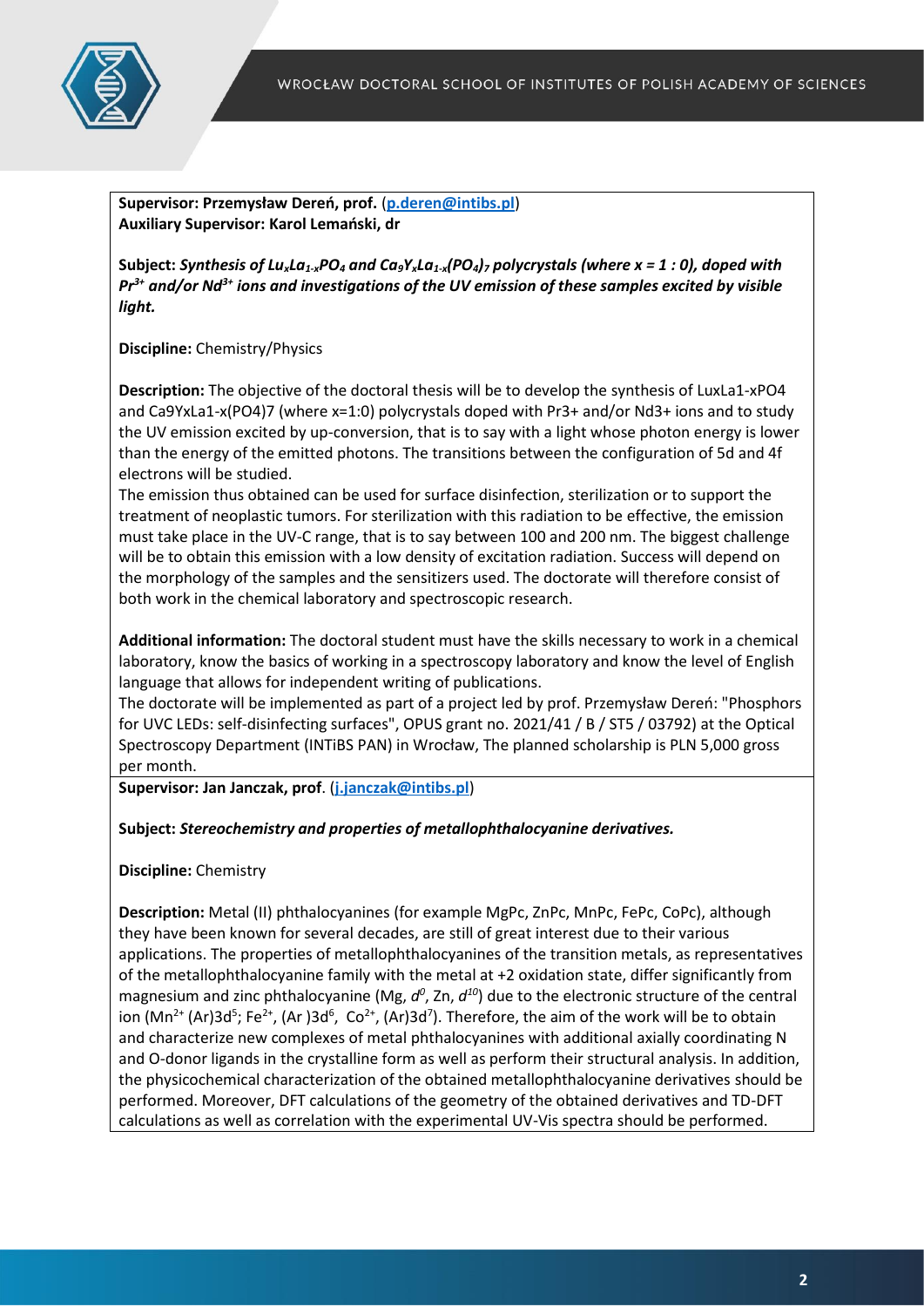

**Supervisor: Leszek Kępiński, prof**. (**[l.kepinski@intibs.pl](mailto:l.kepinski@intibs.pl)**) **Auxiliary Supervisor: Karolina Ledwa, dr**

**Subject:** *Nanostructured catalysts for thermochemical hydrogen generation.*

**Discipline:** Chemistry

**Description:** Hydrogen is one of the promising renewable and clean energy source alternatives for fossil fuels. The catalytic thermochemical method has a high potential to play a prominent role in commercial hydrogen production, providing that appropriate active, stable, and cheap catalysts are developed.

The proposed doctoral project's main aim is to develop novel, nanostructured catalysts dedicated to hydrogen generation. Multi-component catalysts will be composed of a high surface area support with well-defined 3D geometry (e.g., amorphous mesoporous support with uniform ordered pores, various types of 3D hierarchical flower-like support, etc.), nanosized active phase with uniform particle size distribution (cheap transition metals in mono- or bimetallic configurations), and appropriate strongly basic promoter necessary to improve the catalyst activity, coke-resistivity, and stability at elevated temperatures. Obtained systems will be characterized using a wide range of experimental methods (electron microscopy, x-ray diffraction, NMR, FTIR, Raman spectroscopy, XPS, gas adsorption etc.) to find how the catalyst structure, chemical architecture, and geometry influence on their chemical properties. The hydrogen generation activity of obtained catalysts will be checked in the water-gas-shift (WGS) reaction (CO+H2O→CO2+H2). An essential step to elucidate the catalysts' behavior at reaction conditions will be in situ investigations (e.g. in situ TEM, in situ DRIFTS), planned to be performed in collaboration with other institutions.

**Supervisor: Małgorzata Małecka, D.Sc. (dr hab.)** (**[m.malecka@intibs.pl](mailto:m.malecka@intibs.pl)**)

# **Subject:** *Hierarchical Ce1-xMxO2-y systems (M - transition metal) as catalysts for oxidation reactions.*

#### **Discipline:** Chemistry

**Description:** The main research goal of the project is to design active oxidation catalyst with a hierarchical 3D structure based on modified CeO2. Hierarchical materials are very interesting from a catalytic point of view because of their 3D structure and interesting pore characteristics. In addition, the active supports, which are pure and doped cerium oxides, have excellent reversible reduction-oxidation capabilities of cerium ions and oxygen transport in the ceria lattice. The combination of these advantages with the red-ox properties of cerium oxide materials could lead to the development of highly active catalysts. The multitude of possibilities to interfere with the 3D structure and microstructure of such material gives hope for obtaining a "tailor-made" catalyst for a selected chemical reaction.

Work in the laboratory will be carried out on the basis of wet chemistry methods and hydro(solwo)thermal techniques. The samples prepared in this way will be characterized by the following techniques: TEM, SEM, EDX, XRD, IR, RAMAN, N2 adsorption-desorption, TG, catalytic oxidation tests. The candidate is expected to be involved in laboratory work and to expand his/her knowledge.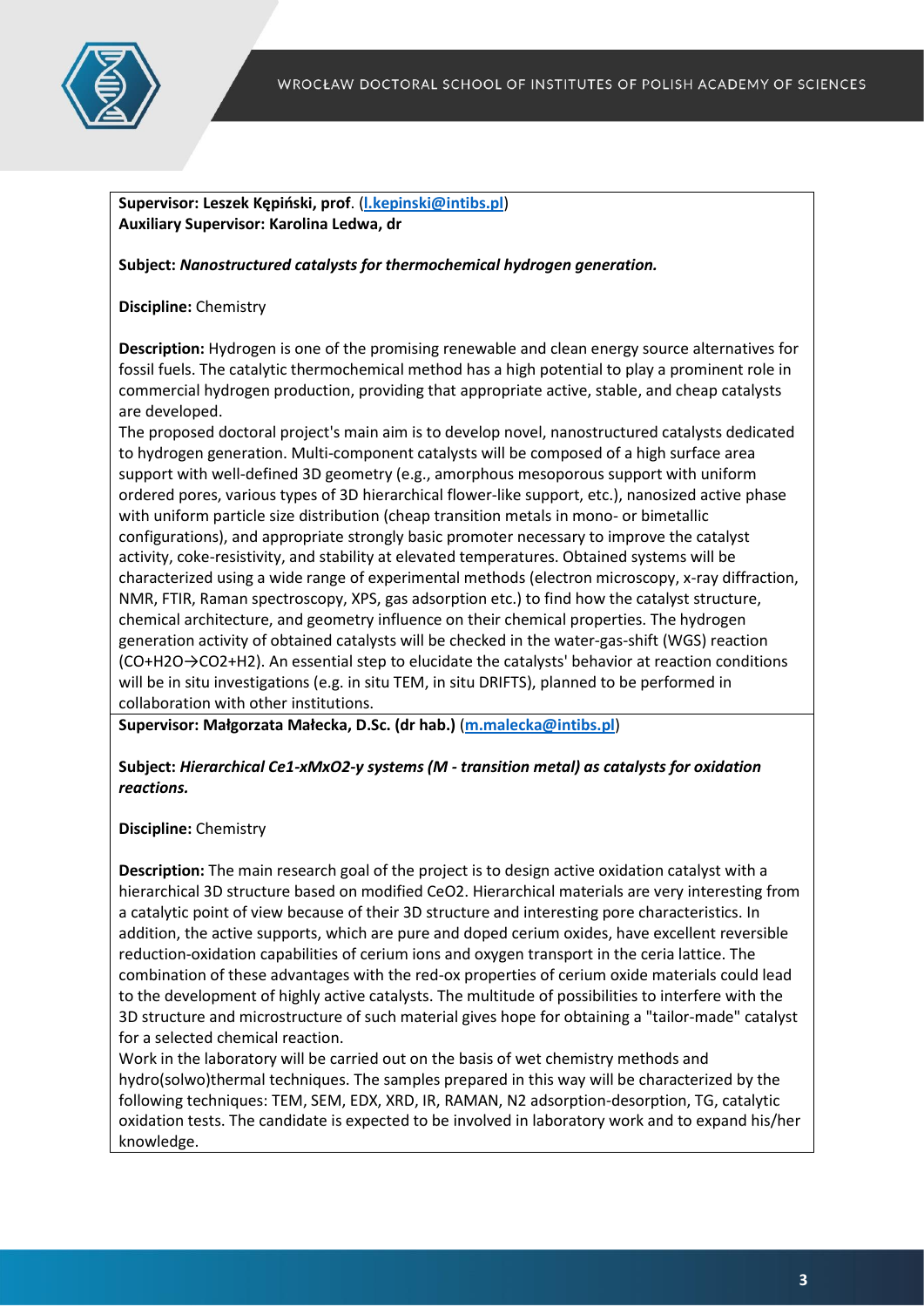

#### **Supervisor: Łukasz Marciniak, D.Sc. (dr hab.)** (**[l.marciniak @intibs.pl](mailto:w.mista@intibs.pl)**)

**Subject:** *Luminescence thermometry based on temperature-induced phase transition in materials doped with Ln3+ ions.*

**Discipline:** Chemistry

**Description:** The aim of this Ph.D. thesis is to find and understand the correlation between host material composition and dopant ion concentration and the thermometric properties of phosphors that can find applications in luminescence thermometry with high relative sensitivity and low temperature resolution.

**Supervisor: Mirosław Mączka, prof**. (**[m.maczka@intibs.pl](mailto:m.maczka@intibs.pl)**)

**Subject:** *Synthesis and studies of novel organic-inorganic multifunctional hybrid perovskites.*

**Discipline:** Chemistry

**Description:** Organic-inorganic hybrids have been the subject of intense studies in recent years due to their functional properties such as ferroelectric, photovoltaic, photoluminescent, switchable dielectric and nonlinear optical. One of the most famous group are those crystallizing in a 3D perovskite type structure of general formula ABX3 (A= organic cation; B= metal cation such as Pb2+, Mn2+, Cd2+ etc.; X= halide, formate, cyanide) but lower-dimensional perovskites also attract increasing interest. The may advantage of the low-dimensional perovskites is their large structural diversity, which allows broad tunability of their properties. For instance, change of dimensionality form 3D to 2D, 1D or 0D may lead to appearance of broadband photoluminescence (including white) and/or polar order. The aim of PhD student will be search for novel perovskite hybrids exhibiting linear (efficient photoluminescence) and nonlinear optical properties, ferroelectric and switchable dielectric properties. Single crystals of these compounds will be grown using various methods and studies will be performed using IR, Raman and optical spectroscopes (as a function of temperature and pressure) as well as other experimental methods (dielectric spectroscopy, X-ray diffraction, differential scanning calorimetry).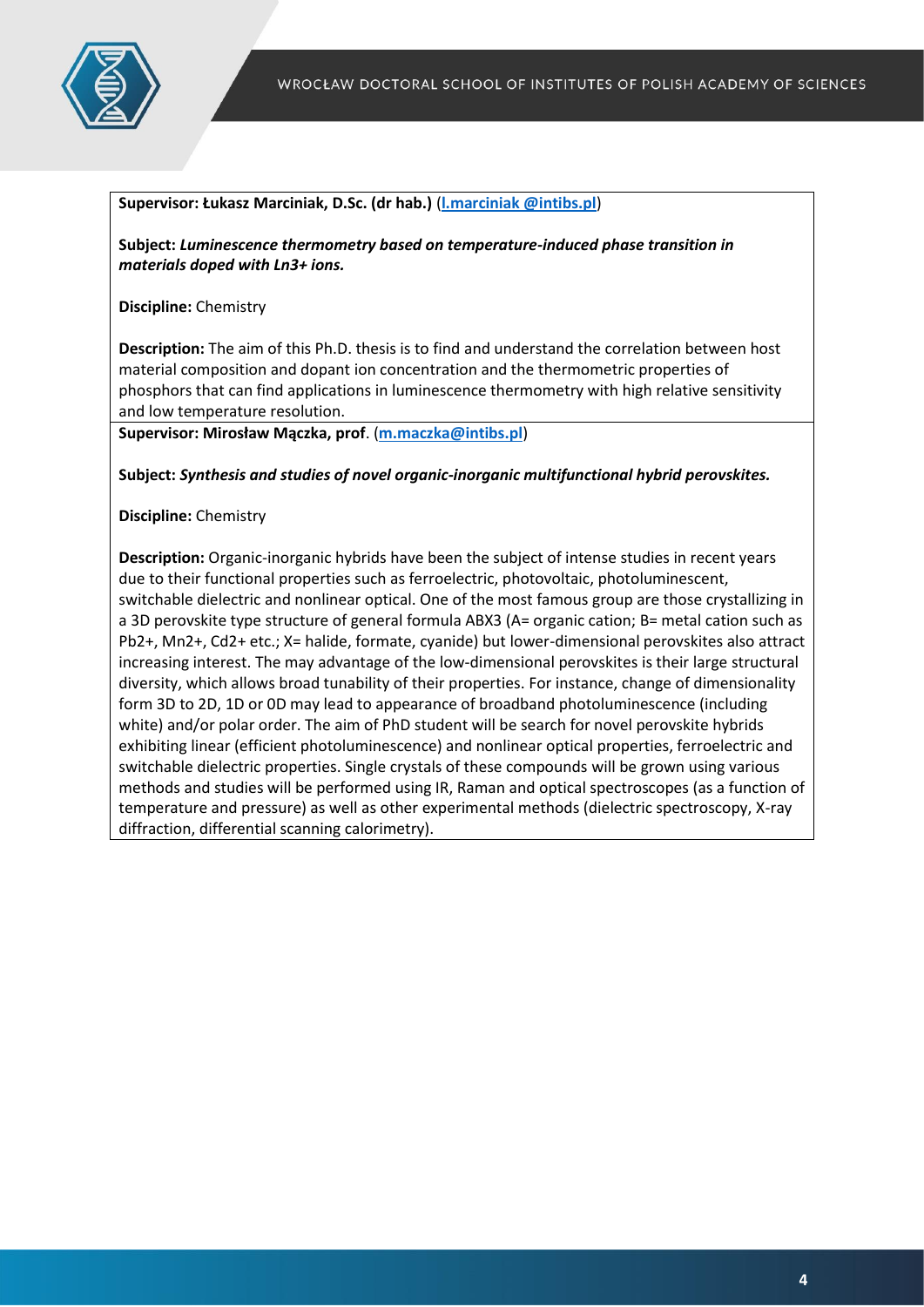

## **Supervisor: Włodzimierz Miśta, D.Sc. (dr hab.)** (**[w.mista@intibs.pl](mailto:w.mista@intibs.pl)**)

**Subject:** *Synthesis, characterization and catalytic activity of metal-organic framework HKUST-1 with encapsulated selected noble metals.*

## **Discipline:** Chemistry

**Description:** This thesis focuses on the development of a hydro/solvothermal method and or microwave-assisted synthesis for the rapid synthesis of good quality copper benzene-1,3,5 tricarboxylate (Cu-BTC referred also to as HKUST-1) with high yield under mild preparation conditions. Different synthesis conditions and activation methods were studied to understand their influence on the properties of HKUST-1. An additional attempt will be made to in situ synthesis/immobilization of HKUST-1 in macro-/mesoporous silica/nickel monoliths for continuous flow catalysis with low-pressure drop.

As synthesized MOF will be activated by encapsulation of selected noble metals (Au, Pt, Pd…). Interactions between metal nanoparticles (NPs) and metal-organic frameworks (MOFs) in their composite forms have proven to exhibit beneficial properties, such as enhanced catalytic performance through synergistic effects. As prepared hybrid MOF materials will be characterized by: XRD , SEM–EDS, HRTEM, thermal analysis (TG), N2 (77K) physisorption analysis, CO2 and H2 volumetric adsorption, termo-programmed reaction (TPR-H2, TPD-MS, TPO), Raman, IR spectroscopy and by catalytic activity ( CO oxidation, PROX).

**Supervisor: Włodzimierz Miśta, D.Sc. (dr hab.)** (**[w.mista@intibs.pl](mailto:w.mista@intibs.pl)**)

**Subject:** *Synthesis, characterization and catalytic activity of selected perovskites (LaMO3; M= Mn,Co, Fe…) doped with noble metals.*

#### **Discipline:** Chemistry

**Description:** This thesis focuses on the preparation and characterization of perovskite materials (LaMO3; M=Mn, Co, Fe…). The following preparation methods will be used: sol-gel citrate methods, solvothermal methods / microwave-assisted, nano casting technique using mesoporous SBA-15 silica materials as a template. The perovskite structures ABO3 can incorporate ions of various sizes and charges showing great flexibility of composition. Moreover, substitutions of ions into the A- and/or B-sites forming A1-xA′xB1-yB′yO3 or deviation from ideal stoichiometry resulted in altering the electronic properties and also catalytic activity of the perovskites. Therefore the effect of substituting additional different metal cations (Ce+4, Ca+2, …) in A and/or B sites of perovskite cells on catalytic activity will be investigated. Therefore the incorporation of selected noble metals into perovskite lattice will be studied. Exposing the catalyst to oxidizing and reducing atmosphere resulted in the recovery of the high dispersion of noble metals and the excellent stability of the perovskite structure.

As prepared perovskite samples will be characterized by: XRD, SEM–EDS, HRTEM, thermal analysis (TG), N2 (77K) physisorption analysis, thermo-programmed reaction (TPR-H2, O2-TPD-MS, TPO), Raman and FTIR spectroscopy and catalytic activity for CO, VOC, and soot oxidation.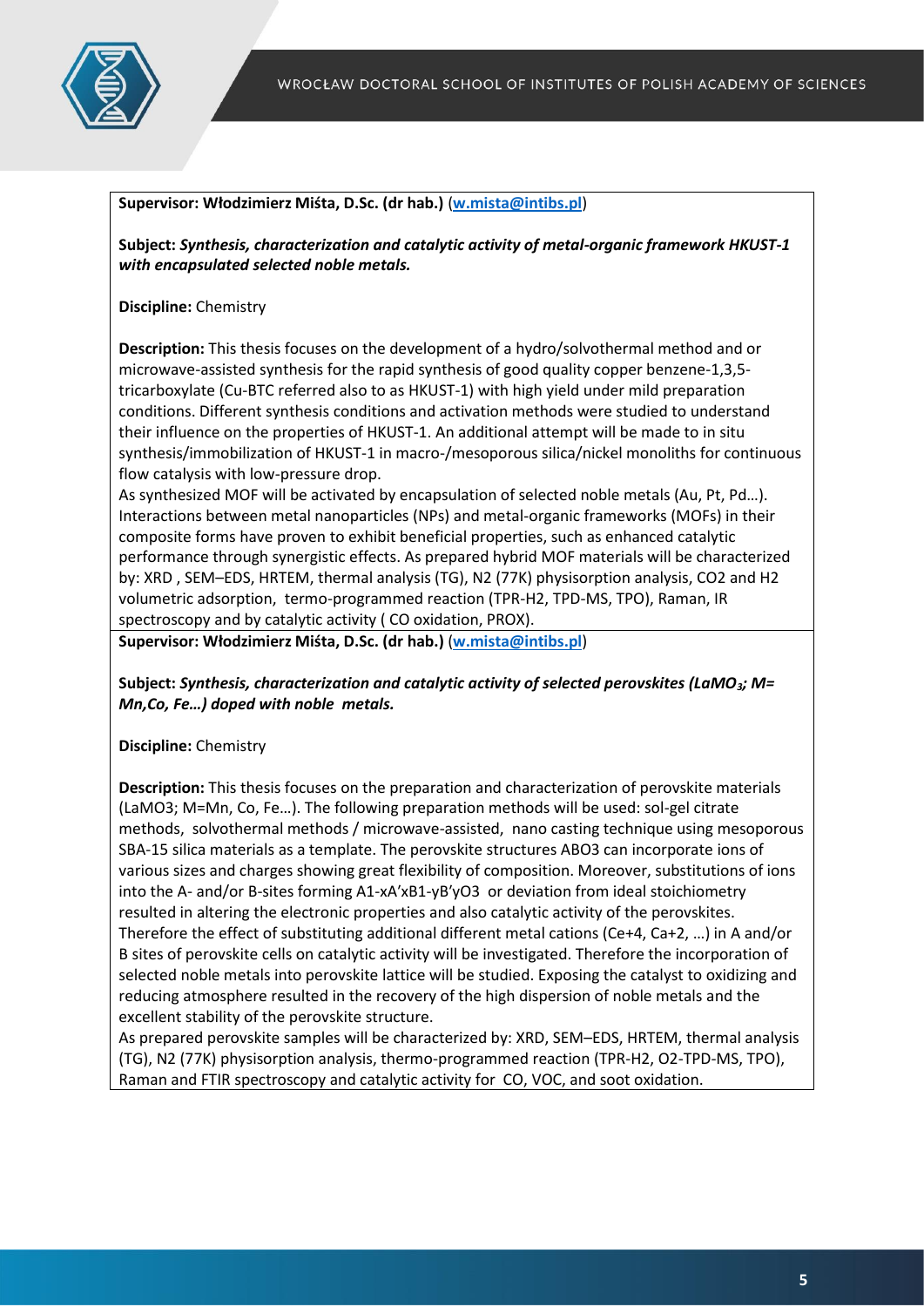

#### **Supervisor: Rafał Wiglusz, prof.** (**[r.wiglusz@intibs.pl](mailto:r.wiglusz@intibs.pl)**)

**Subject:** *"Preparation and studies of biocompatible materials with theranostics' properties for precision biomedical applications"*

**Discipline:** Chemistry

**Description:** The main aim of the PhD thesis is to design and to obtain a novel multifunctional biomaterial based on nanosized phosphate compounds including apatite structure doped and codoped with rare earth ions (RE3+) and p-, d-block ions of the periodic table loaded with bioactive molecules closed in the obtained biodegradable polymers for tissue regeneration including critical bone and nerve defects as well as drug delivery system.

In the proposed system, the biodegradable polymer will serve as a supporting base - scaffold that could be adjusted to the size and/or volume of a defect site. The obtained system will be biodegradable polymer matrix in which phosphate compounds modified by bioactive molecules could be closed, giving opportunity for application in personalized medicine.

**Supervisor: Artur Bednarkiewicz, prof.** (**[a.bednarkiewicz@intibs.pl](mailto:a.bednarkiewicz@intibs.pl)**)

#### **Subject:** *Photon avalanche in Pr3+, Tm3+, Ho3+ sensitized by Yb3+ ions.*

**Discipline:** Physics

**Description:** The photon avalanche emission that occurs in phosphors doped with lanthanide ions is characterized by a highly nonlinear relationship between the intensity of luminescence and the intensity of laser excitation. These properties open up a huge field of new applications, e.g. in imaging below the diffraction limit, the construction of ultrasensitive biosensors, temperature measurements, etc. Most known avalanche materials use one type of admixture (e.g. Tm3+ ions), but the presence of admixtures of other ions (e.g. Yb3+) should strengthen (sensitize) the avalanche behavior of individual avalanching Tm3+, Pr3+, Ho3+ ions. The research will concern the verification of this hypothesis and will consist in measurements of spectroscopic properties (emission/excitation spectra, times of luminescence build-up and decay, dependence of luminescence intensity as a function of excitation power) and imaging of nanoparticles co-doped with the above-mentioned ions.

Requirements: general knowledge of photophysical processes in lanthanide ions, knowledge of the basics of photonics, spectroscopy, lasers, software (Matlab, LabView, etc.), the construction of optical and opto-electronic systems. Good knowledge of English, fascination with applied science.

**Additional information:** The studies will be realized with NCN OPUS research project **Sensitized Photon Avalanche Emission in lanthanide doped colloidal core-shell nanoparticles: novel materials for superresolution imaging (SPA). [LINK](https://cms.intibs.pl/zespoly/lunasi/?view=article&id=1057:spa-project1&catid=43)**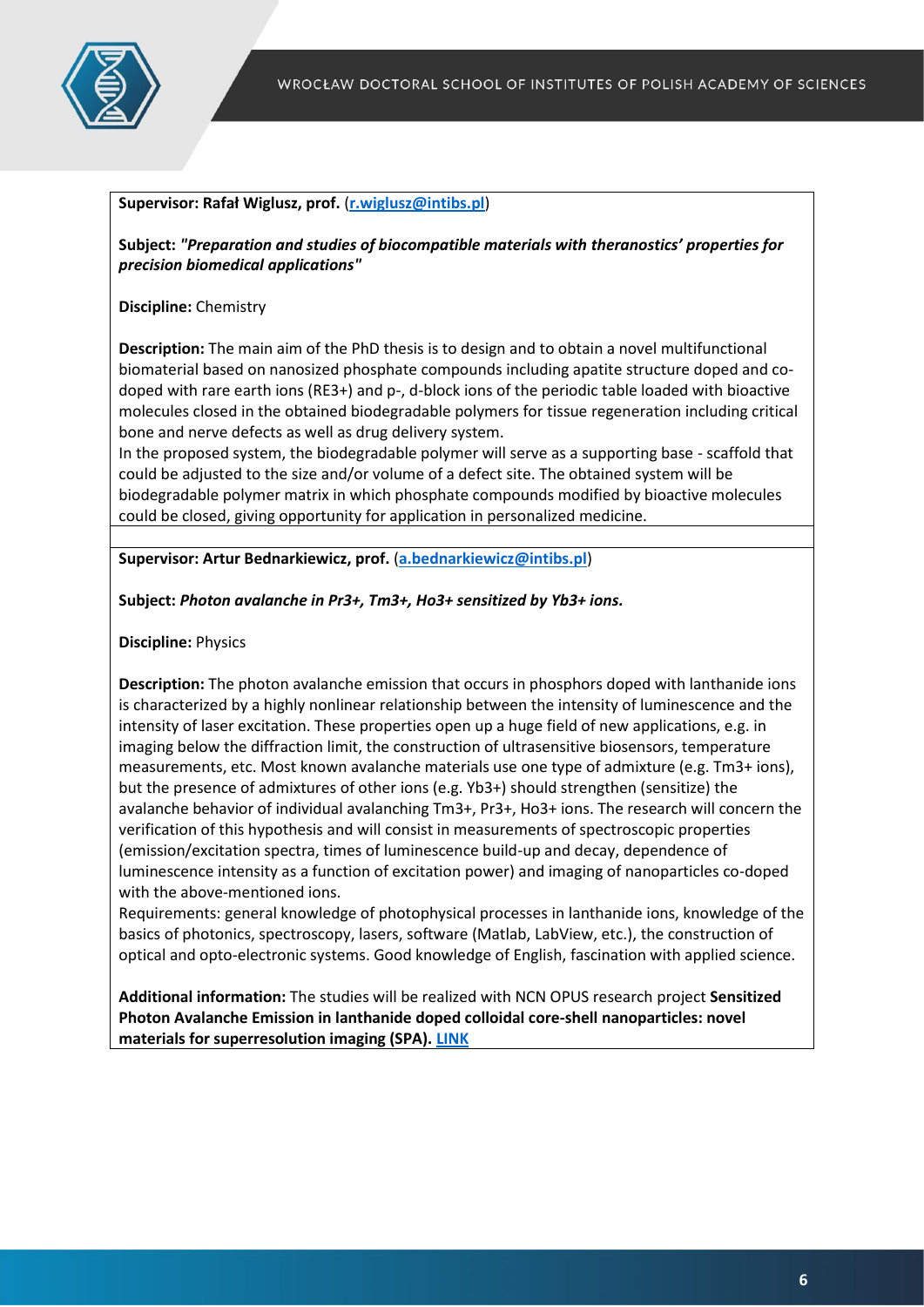

#### **Supervisor: Artur Bednarkiewicz, prof.** (**[a.bednarkiewicz@intibs.pl](mailto:a.bednarkiewicz@intibs.pl)**)

**Subject:** *Luminescent nanoparticles doped with lanthanide ions for 4 colour Resonant Energy Transfer (RET) biosensing.*

#### **Discipline:** Physics

**Description:** DNA sequencing has become an indispensable tool in clinical diagnosis and life scien¬ces, for example in biotechnology, evolutionary research or in genetic profiling of microorganisms. Current single-molecule DNA sequencing techniques, however, suffer from several disad-vantages that can be circumvented by employing the unique photo-physical features of novel lanthanide doped luminescent nanomaterials (LnNP) which (1) efficiently emit shortwave-length light under NIR exci-ta-tion (2) LnNP are very photostable and do not blink. (3) LnNP emit multiple narrow emission bands under single wavelength excitation, such that a single luminescent nanoparticle can be used as a donor for FRET to four different acceptor dyes, which are required to identify individual dNTPs. The research will focus on the verification of this hypothesis and will consist in measurements of spectroscopic properties (emission/excitation spectra, times of luminescence build-up and decay, dependence of luminescence intensity as a function of excitation power) and imaging of nanoparticles co-doped with the above-mentioned ions.

**Requirements:** general knowledge of photophysical processes in lanthanide ions, knowledge of the basics of photonics, spectroscopy, lasers, software (Matlab, LabView, etc.), the construction of optical and opto-electronic systems.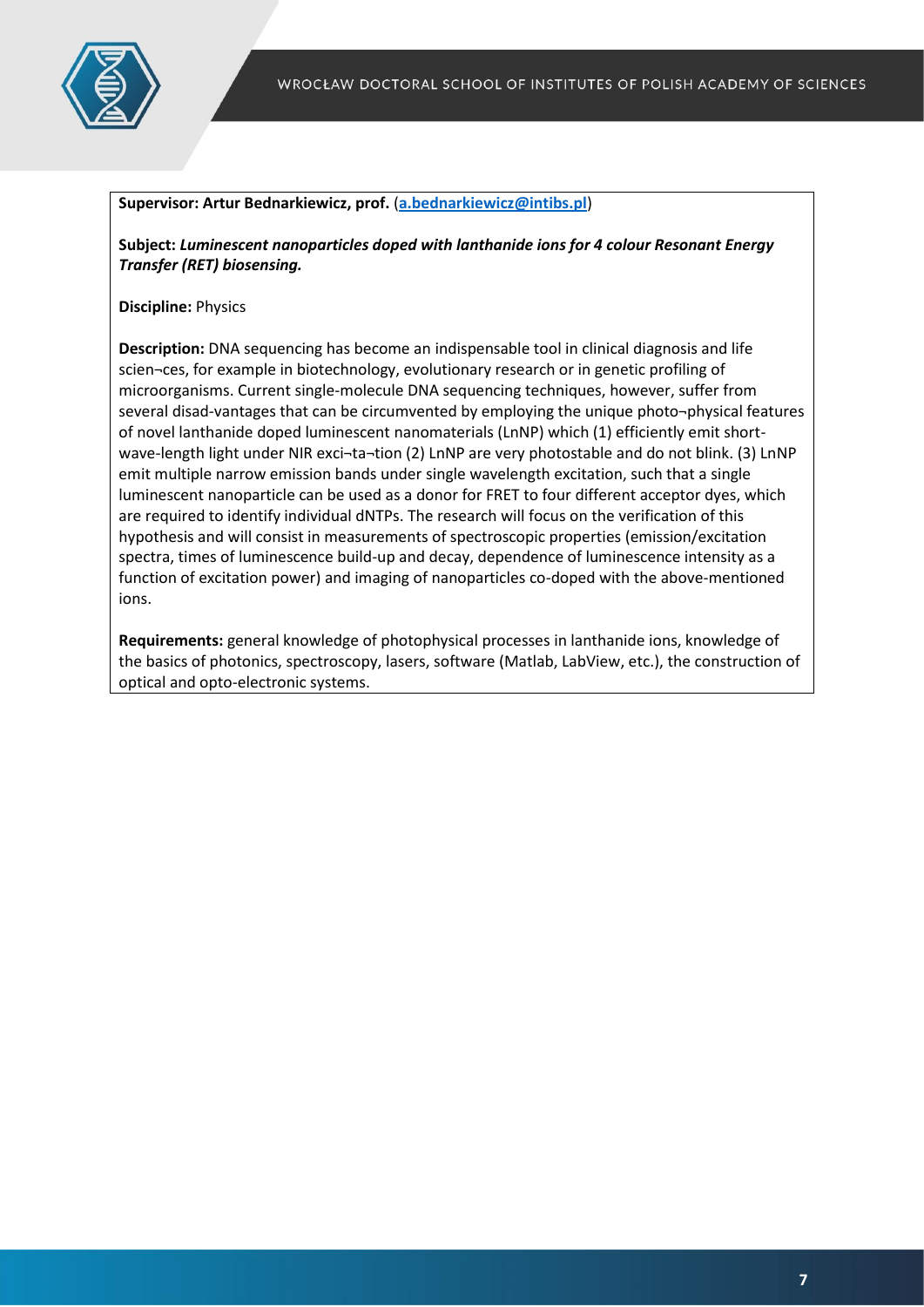

## **Supervisor: Tomasz Cichorek, prof.** (**[t.cichorek@intibs.pl](mailto:t.cichorek@intibs.pl)**)

**Subject:** *Detection of relativistic fermions in topological semimetals with magnetostriction.*

#### **Discipline:** Physics

**Description:** A research project "Detection of relativistic fermions in topological semimetals with magnetostriction" (realization within a program NCN PRELUDIUM BIS3) addresses a fundamental problem related to experimental investigations of Weyl and Dirac quasiparticles. The magnetostriction in a nonmagnetic semimetal results from the interaction between the electron and elastic degrees of freedom in a crystal, and thus it is determined by the change of the chargecarrier density in an intense magnetic field. Furthermore, for a multiband material with multivalley structure, this directional dependent thermodynamic quantity is greatly enhanced due to a band overlap and an electron redistribution between the bands at the switching-on of magnetic field. The main research task is intended to study relativistic quasiparticles in topological semimetals using the magnetostriction as an experimental probe. Her are proposed comprehensive investigations of the angle-dependent field-induced length change of selected representative topological semimetals with bulk band crossings sufficiently close to the Fermi energy, and hence giving rise to robust gapless electronic excitations. A second intention, which constitutes the main experimental challenge of the project, is to explore effect of uniaxial stress on the magnetostriction. A study of magnetostrictive effects when the enclosed nodes will be tuned under uniaxial tension to the Fermi level may disclose new physics. In a wider context, the observation of large and strongly anisotropic length changes under magnetic fields can be relevant for future Weyltronic devices, since strained thin-films might be realized using a magnetostrictive stress.

**Additional information:** Sample preparation. Performing measurements of angular-dependent magnetostriction on a 3He/4He dilution refrigerator. Experiments on uniaxial-stress dilatometer. Data analysis. Participation and then main contribution in preparing manuscripts. Poster and oral presentations at the conferences. Basic knowledge of solid state physics. Some experience in experimental physics.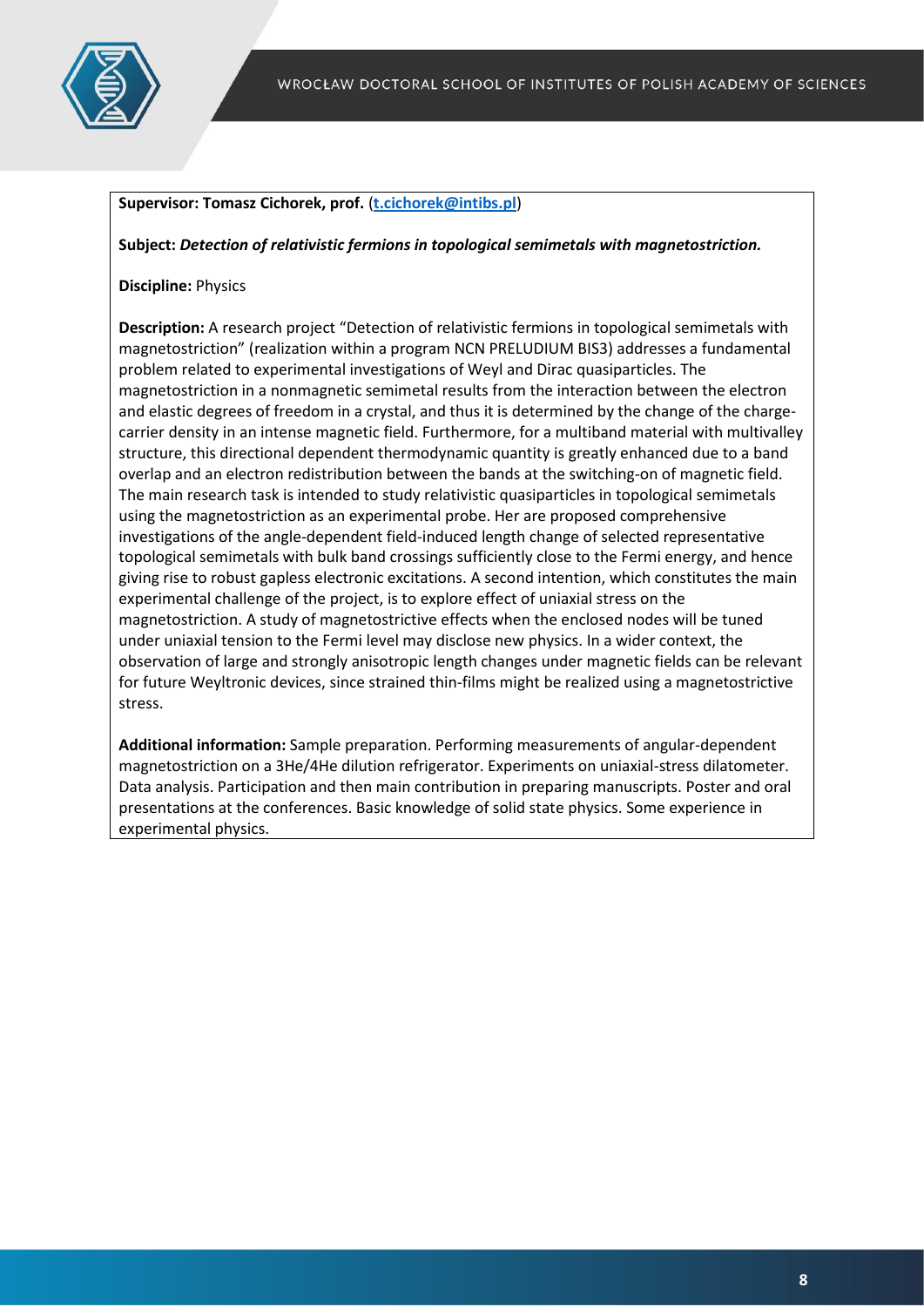

**Supervisor: Przemysław Dereń, prof.** (**[p.deren@intibs.pl](mailto:p.deren@intibs.pl)**) **Auxiliary Supervisor: Karol Lemański, dr**

Subject: *Synthesis of LiY<sub>x</sub>La<sub>1-x</sub>F<sub>4</sub> and BaY<sub>2x</sub>La<sub>2(x-1)</sub>F<sub>8</sub> polycrystals (where x = 1:0), doped with*  $Pr^{3+}$ *and/or Nd3+ ions and investigations of the UV emission of these samples excited by visible light.*

**Discipline:** Physics/Chemistry

**Description:** The objective of the doctoral thesis will be to develop the synthesis of polycrystals LiYxLa1-xF4 and BaY2xLa2(x-1)F8 (where x=1:0) doped with Pr3+ and/or Nd3+ ions and to study the UV emission excited by upconversion, i.e. light whose photon energy is lower than the energy of the emitted photons. The transitions between the configuration of 5d and 4f electrons will be studied.

The emission thus obtained can be used for surface disinfection, sterilization or to support the treatment of neoplastic tumors. For sterilization with this radiation to be effective, the emission must take place in the UV-C range, that is to say between 100 and 200 nm. The biggest challenge will be to obtain this emission with a low density of excitation radiation. Success will depend on the morphology of the samples and the sensitizers used. The doctorate will therefore consist of both work in the chemical laboratory and spectroscopic research.

**Additional information:** The doctoral student must have the skills necessary to work in a chemical laboratory, know the basics of working in a spectroscopy laboratory and know the level of English language that allows for independent writing of publications.

The doctorate will be implemented as part of a project led by prof. Przemysław Dereń: "Phosphors for UVC LEDs: self-disinfecting surfaces", OPUS grant no. 2021/41 / B / ST5 / 03792) at the Optical Spectroscopy Department (INTiBS PAN) in Wrocław, The planned scholarship is PLN 5,000 gross per month.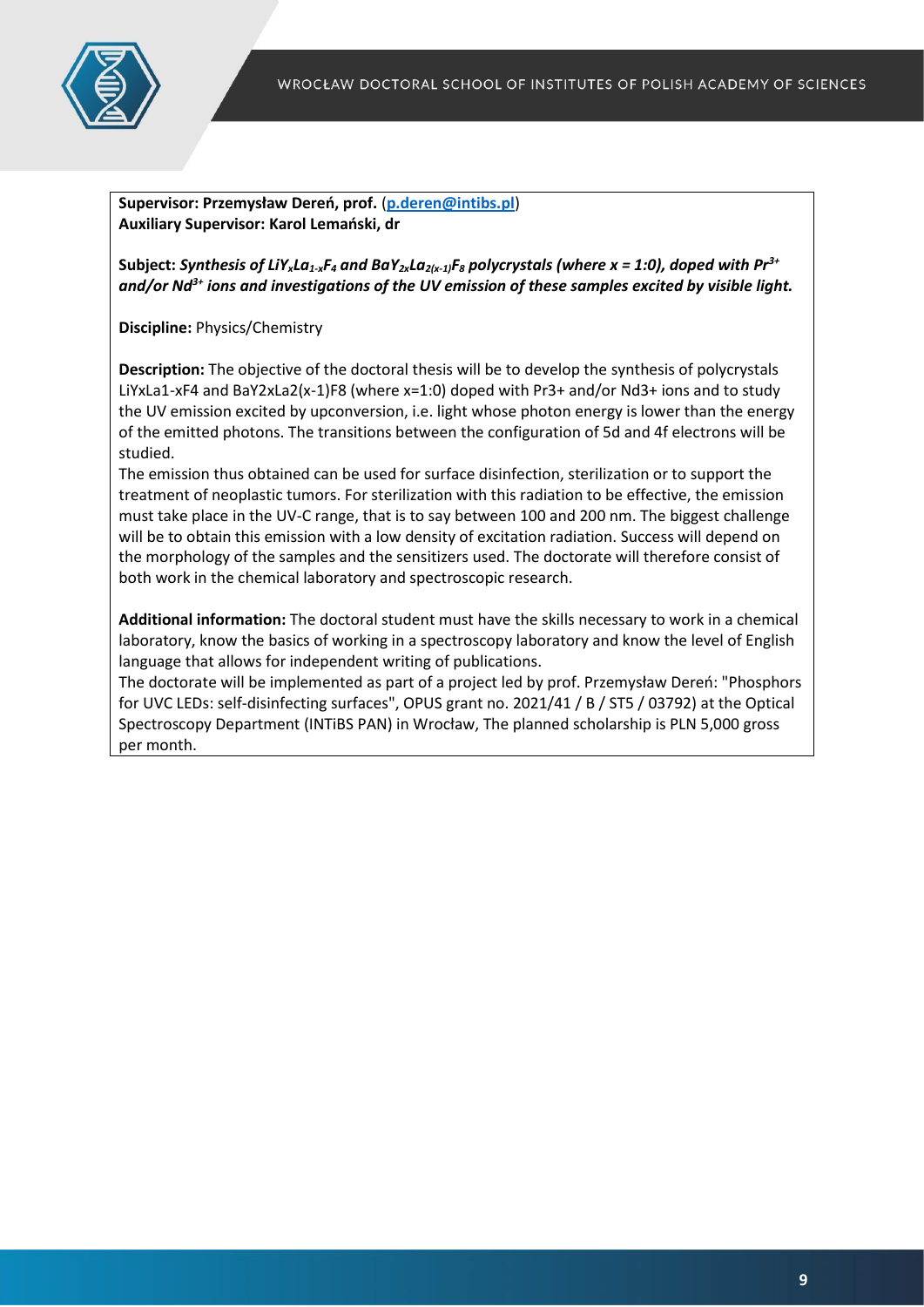

**Supervisor: Detlef Hommel, prof.** (**[d.hommel@intibs.pl](mailto:d.hommel@intibs.pl)**) **Auxiliary Supervisor: Edyta Piskorska-Hommel, dr**

**Subject:** *Study of the doping element concentration influence on the electronic structure of the wide-gape GaN-based semiconductors.*

**Discipline:** Physics/Chemistry

#### **Description:**

*.*

Nitrides-III are the base materials for opto- and high-power electronics. Their functionality can be expanded by engineering the bandgap (doping) of AlN, GaN, and InN compounds. The key parameter in these compounds is the electronic structure. The knowledge of the electronic structure of these materials will influence the improvement of the current devices based on the materials mentioned above. Synchrotron techniques based on the absorption phenomenon, such as XAS and UARPES, are proposed to study the electronic structure of the GaN-based wide-gape semiconductors.

The study will consist of growth using epitaxial methods (MBE / MOVPE) and characterization or only characterization of GaN-based semiconductor structures.

The growth of semiconductor structures will be performed in the epitaxy laboratory of the Institute of Low Temperature and Structure Research Polish Academy of Sciences or/iand of the Łukasiewicz Research Network - Port Polish Center for Technology Development in Wroclaw. The use of synchrotron techniques will be carried out on the SOLARIS synchrotron in Krakow.

**Requirements:** - knowledge of the topics related to the interaction of X-rays with matter

- English language skills enabling the presentation of scientific results in written and oral form
- experience with research equipment
- master degree in physics, chemistry, material sciences, or a related field
- knowledge of electron spectroscopy techniques or X-ray absorption spectroscopy methods
- experience with the synthesis and preparation of the materials

- knowledge of synchrotron methods, beamline components and research equipment will be beneficial.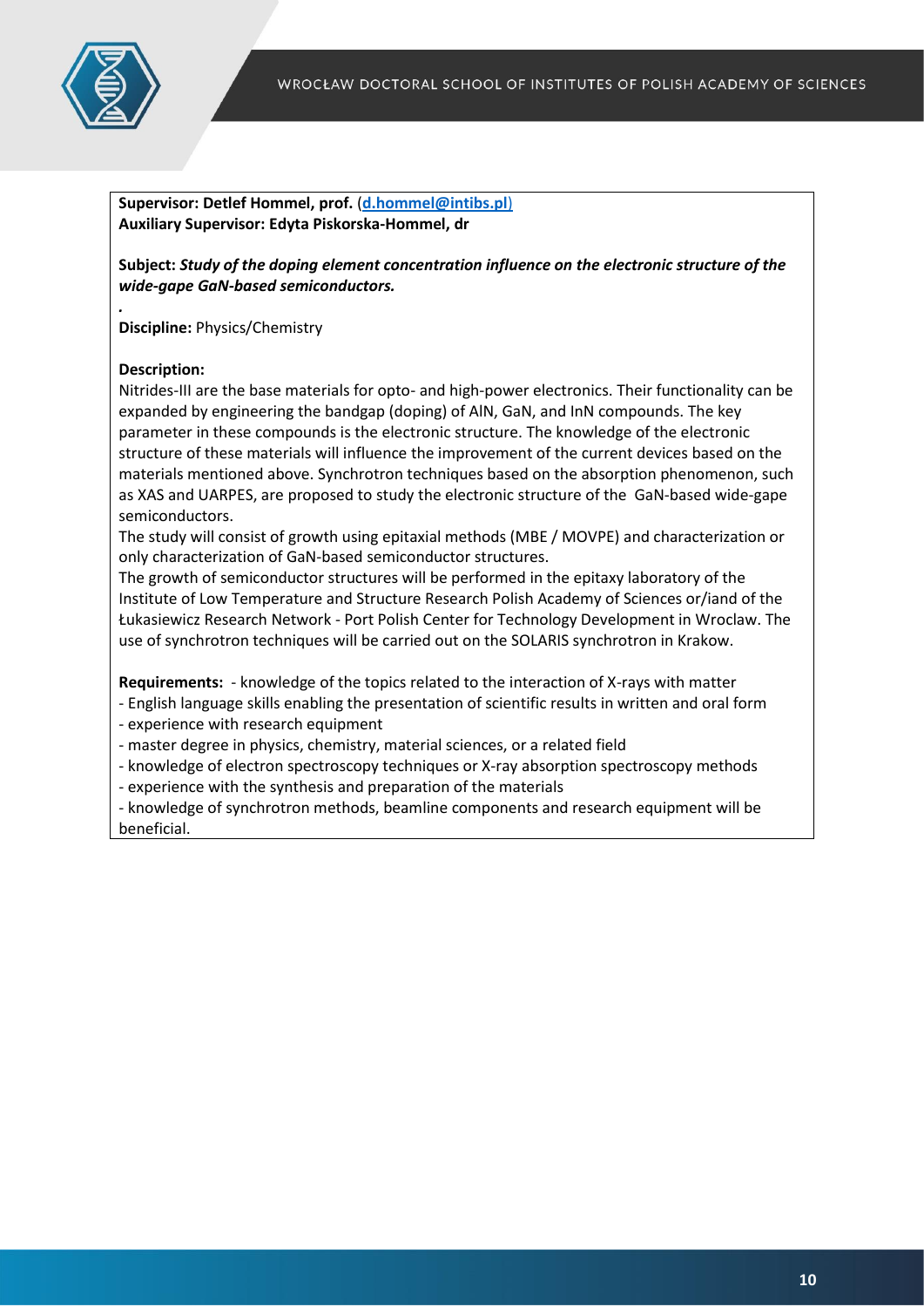

**Supervisor: Andrzej Jeżowski, prof.** (**[a.jezowski@intibs.pl](mailto:a.jezowski@intibs.pl)**) **Auxiliary Supervisor: Daria Szewczyk, dr**

**Subject:** *Quantum tunneling of vibrational excitations in thermal conductivity of selected materials.*

#### **Discipline:** Physics

**Description:** The proposed thesis aims to help develop a comprehensive experimental-theoretical universal approach to describe the thermal conductivity κ(T) of solids, based on the multilateral verification of the concepts and predictions of the new theory of thermal conductivity [Simoncelli-Marzari-Mauri, Nature Physics (2019) https://doi.org/10.1038/s41567-019-0520-x ]. With original methods it is expected to find manifestations of quantum tunneling in thermal conductivity according to experimental data. The methodology includes a) the study of isochoric thermal conductivity of disordered molecular crystals, amorphous materials and composites; b) measuring the isobaric thermal conductivity coefficient of highly anisotropic molecular crystals; c) analysis and systematization of literature data with subsequent computer processing on the temperature dependences of the thermal conductivity of complex crystals and amorphous materials. Direct measurements of κ(T) of amorphous material in an isochoric process, under conditions closest to theoretical predictions, should provide information on the diffusive channel of thermal conduction and test its universality using a comparative analysis with other crystalline and amorphous materials. The factors such as crystal anisotropy, polycrystallinity, the complexity of the crystal structure of both single-component and multi-component substances, the presence of internal degrees of freedom and others will be taken into account.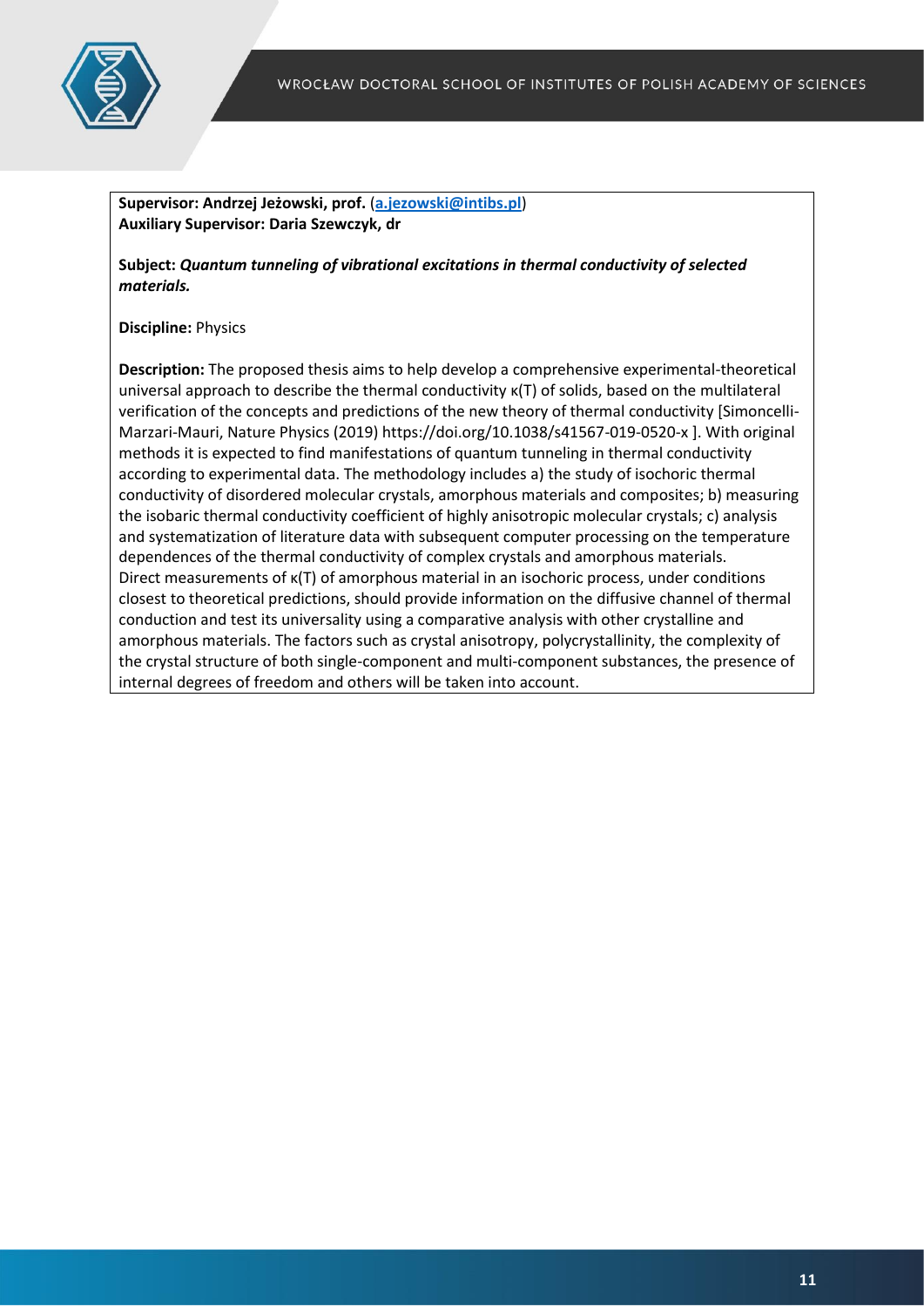

#### **Supervisor: Dariusz Kaczorowski, prof.** (**[d.kaczorowski@intibs.pl](mailto:d.kaczorowski@intibs.pl)**)

**Subject:** *Synthesis and characterization of multifunctional half-Heusler compounds with tunable topological quantum effects.*

#### **Discipline:** Physics

**Description:** We invite ambitious graduates to join the team dynamically developing research in the field of topological materials - one of the hottest research areas in modern solid state physics. Doctoral work will be done in the frame of the research project "Synthesis and characterization of multifunctional half-Heusler compounds with tunable topological quantum effects – TOPOHH" (Grant no. 2021/40/Q/ST5/00066 funded by the National Science Center), carried out in the Division of Magnetic Research, and led by Professor Dariusz Kaczorowski, in collaboration with the Institute of Physics, Chinese Academy of Sciences, Beijing.

The tasks of the scholarship holder will include obtaining single crystals of selected compounds, their crystallo-chemical characterization, measuring their transport and thermodynamic properties, interpretation of experimental results, participation in the editing of scientific publications, presentation of results at scientific conferences. The results of the work will be the basis for the doctoral dissertation prepared under the supervision of a member of the research project team.

**Additional information:** The doctoral scholarship will be paid on the basis of an agreement concluded between the PhD student and the Director of INTiBS PAS, in the amount of PLN 3260 net1 (PLN 3675 gross2), until the month in which the mid-term evaluation will be carried out (24 months after the start of studies). After obtaining a positive evaluation of the scholarship holder's achievements, the contract will be extended for another 24 months, however, by the 36th month of studies, the amount of the scholarship will be PLN 3720 net (PLN 4190 gross), and for the last 12 months of doctoral studies it will be financed by the INTiBS PAN, in accordance with Art. 209 par. 4 pt. 2 of the Act of July 20, 2018 (Law on Higher Education and Science) and the applicable ordinances of the Director of ILTSR PAS. The maximum period of receiving a doctoral scholarship is 48 months.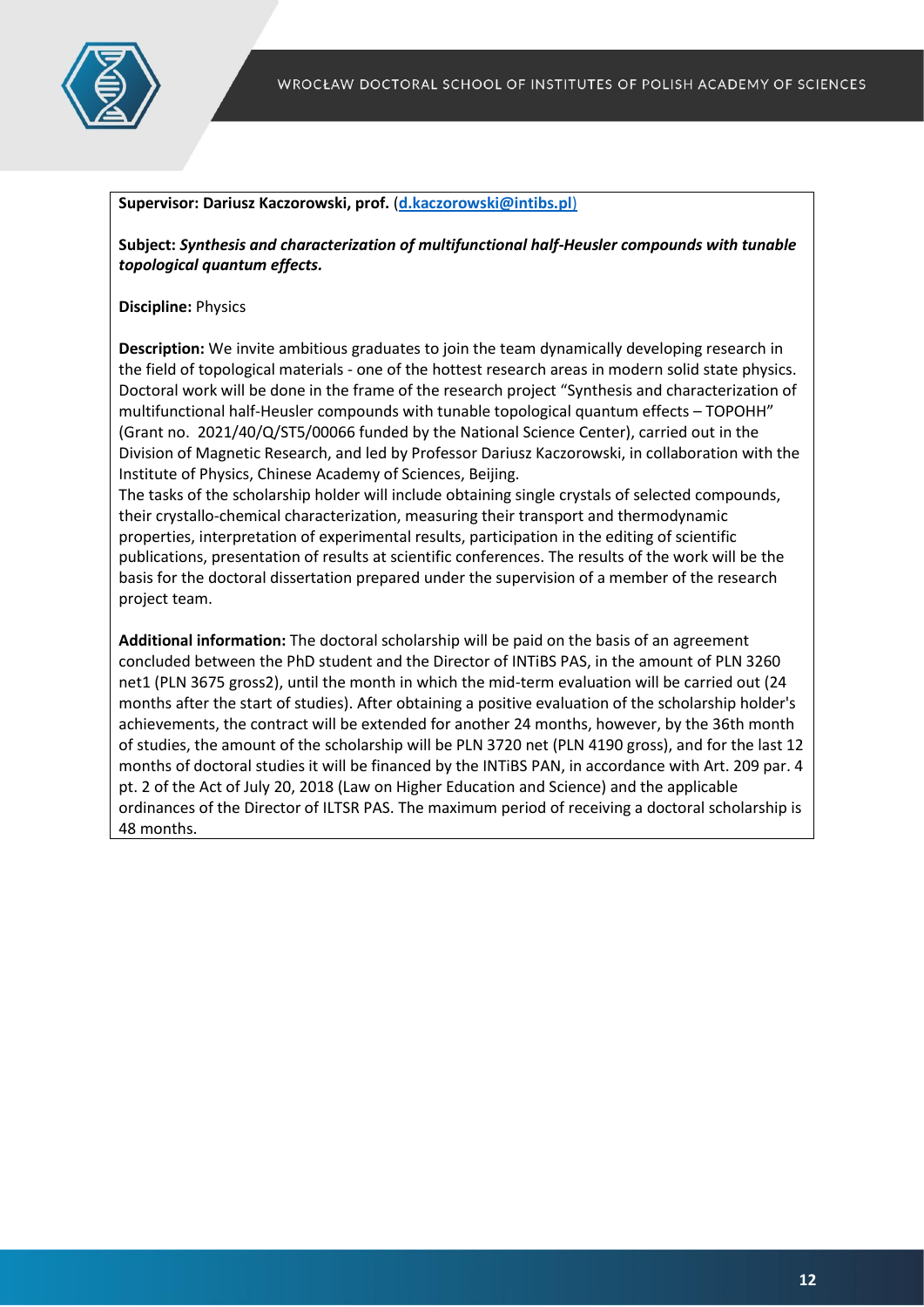

#### **Supervisor: Dariusz Kaczorowski, prof.** (**[d.kaczorowski@intibs.pl](mailto:d.kaczorowski@intibs.pl)**)

#### **Subject:** *Anomalous electron transport in magnetic insulators and topological semimetals*

#### **Discipline:** Physics

**Description:** We invite ambitious graduates to join the team dynamically developing research in the field of topological materials - one of the hottest research areas in modern solid state physics. Doctoral work will be carried out in the frame of the research project "Anomalous electron transport in magnetic insulators and topological semimetals", funded by the National Science Center (grant no. 2021/41/B/ST3/01141) at the Department of Magnetic Research, headed by prof. Dariusz Kaczorowski, in cooperation with the Institute of Molecular Physics of the Polish Academy of Sciences in Poznań.

The tasks of the scholarship holder will include obtaining single crystals of selected compounds based on europium, conducting research on their transport and thermodynamic properties, interpretation of the obtained physical characteristics, participation in the editing of scientific publications, presentation of results at scientific conferences. The results of the work will be the basis for the doctoral dissertation prepared under the supervision of a member of the research project team.

**Additional information:** The doctoral scholarship will be paid on the basis of an agreement concluded between the PhD student and the Director of INTiBS PAS, in the amount of PLN 3260 net1 (PLN 3675 gross2), until the month in which the mid-term evaluation will be carried out (24 months after the start of studies). After obtaining a positive evaluation of the scholarship holder's achievements, the contract will be extended for another 24 months, however, by the 36th month of studies, the amount of the scholarship will be PLN 3720 net (PLN 4190 gross), and for the last 12 months of doctoral studies it will be financed by the INTiBS PAN, in accordance with Art. 209 par. 4 pt. 2 of the Act of July 20, 2018 (Law on Higher Education and Science) and the applicable ordinances of the Director of ILTSR PAS. The maximum period of receiving a doctoral scholarship is 48 months.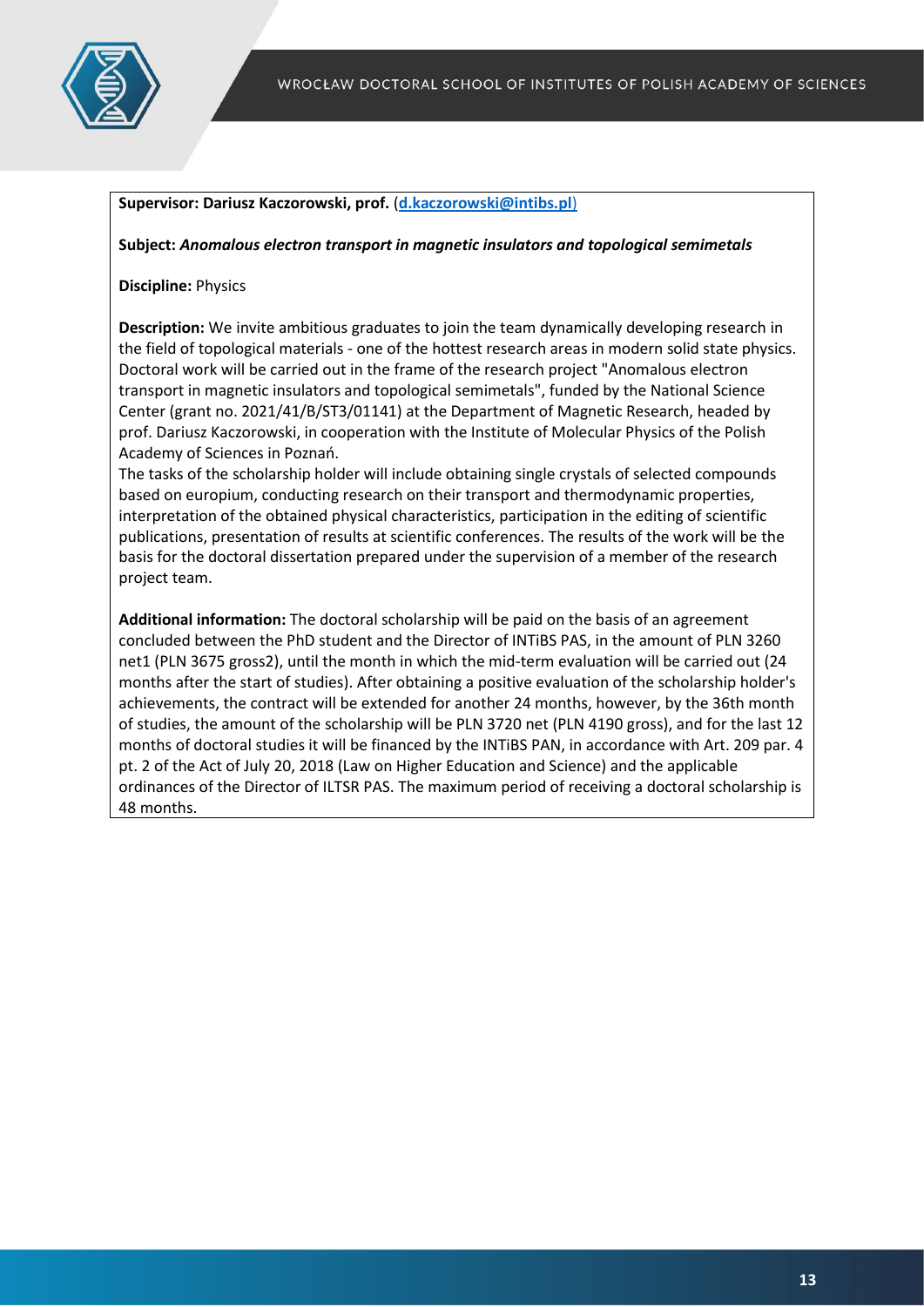

#### **Supervisor: Tadeusz Kopeć, prof.** (**[t.kopec@intibs.pl](mailto:t.kopec@intibs.pl)**)

**Subject:** *Condensation phenomena and related physical properties of strongly interacting anisotropic boson systems on a lattice.*

#### **Discipline:** Physics

**Description:** The aim of the dissertation topic is the issue of multi-body quantum phenomena, phase transitions and the determination of possibilities of non-trivial phases in boson systems on a lattice. Among many effects in the bosonic system is a Bose-Einstein condensation that plays a special role. This phenomenon takes place at low temperatures and in the presence of interactions between particles. The essence of the condensation is that all atoms are in the same quantum state, their wave functions are delocalized in the whole volume. The theoretical description of this phenomenon is possible only with the consideration of many-body effects that lead to a strong correlations, as a result of interactions among particles. For this purpose, the proposed theoretical methods involve both analytical and numerical approaches based on the so-called Bose-Hubbard model in the context of strong boson interactions. Both the parameters of the model, the determination of the observed quantities, and the theoretical approaches used will be so as to best suit the experimental configurations. The generalization of the Bose-Hubbard model to anisotropic structures will be the key study of condensation in heterostructures. The subject of the doctoral dissertation is sumptuous with the growing interest in superfluid phases as a macroscopic manifestation of quantum mechanics and the role of quantum phase transitions visible in the professional literature.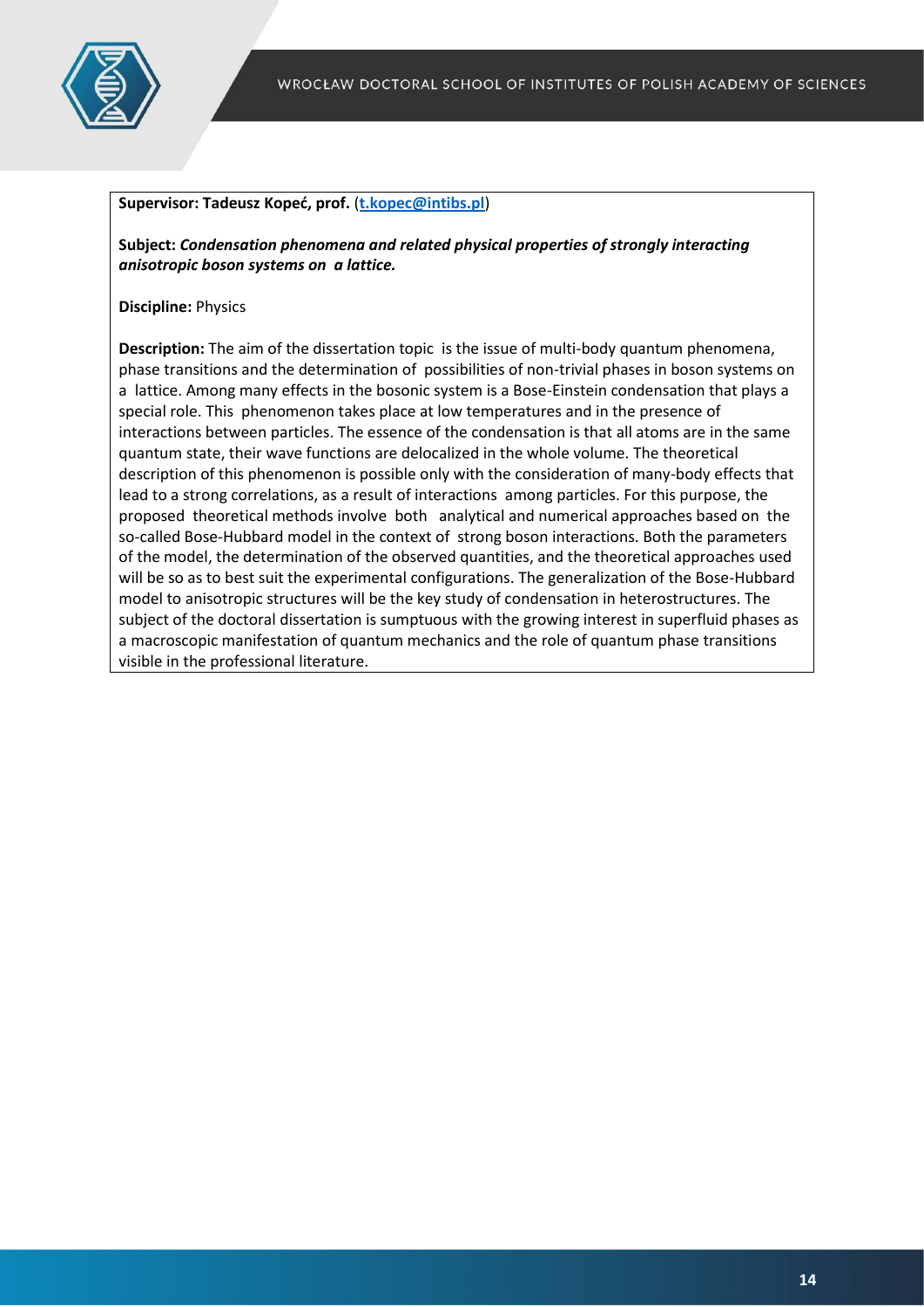

#### **Supervisor: Adam Pikul, D.Sc.(dr hab.)** (**[a.pikul@intibs.pl](mailto:a.pikul@intibs.pl)**)

**Subject:** *Thermal expansion and magnetostriction of uranium intermetallic compounds as potential advanced next-generation nuclear fuel.*

**Discipline:** Physics/Chemistry

**Description:** Construction of nuclear reactors based on advanced nuclear fuels is one of the conditions for effective decarbonization of the world energy industry. The most commonly used fuel in modern nuclear power plants is semi-conducting uranium dioxide, which (although relatively cheap and easy to produce) is not free from defects and limitations in its use. Problems include swelling and cracking of fuel rods and their low thermal conductivity which is a consequence not only of the burning of uranium dioxide but also of its physical and chemical properties. Therefore, a new generation of nuclear fuels referred to as ATF (accident tolerant fuel) is being searched for i.a. among uranium intermetallic compounds. The proposed PhD thesis will support this search at the level of basic research. Its aim will be to synthesize and study physical properties of selected uranium intermetallic compounds and to attempt to relate these properties to magnetism of the 5f electrons of uranium. The research will consist of growing monocrystals of several carefully selected compounds and their physical characterization mainly through thermal expansion and magnetostriction measurements. Part of the experiments will be carried out in France and the USA (as part of an ongoing collaboration of the supervisor), and the results obtained will be published in specialized journals and presented at international scientific conferences.

**Additional information:** The condition of admission to work with radioactive isotopes is positive qualification by a doctor of occupational medicine (medical examinations will be conducted at the expense of INTiBS PAN).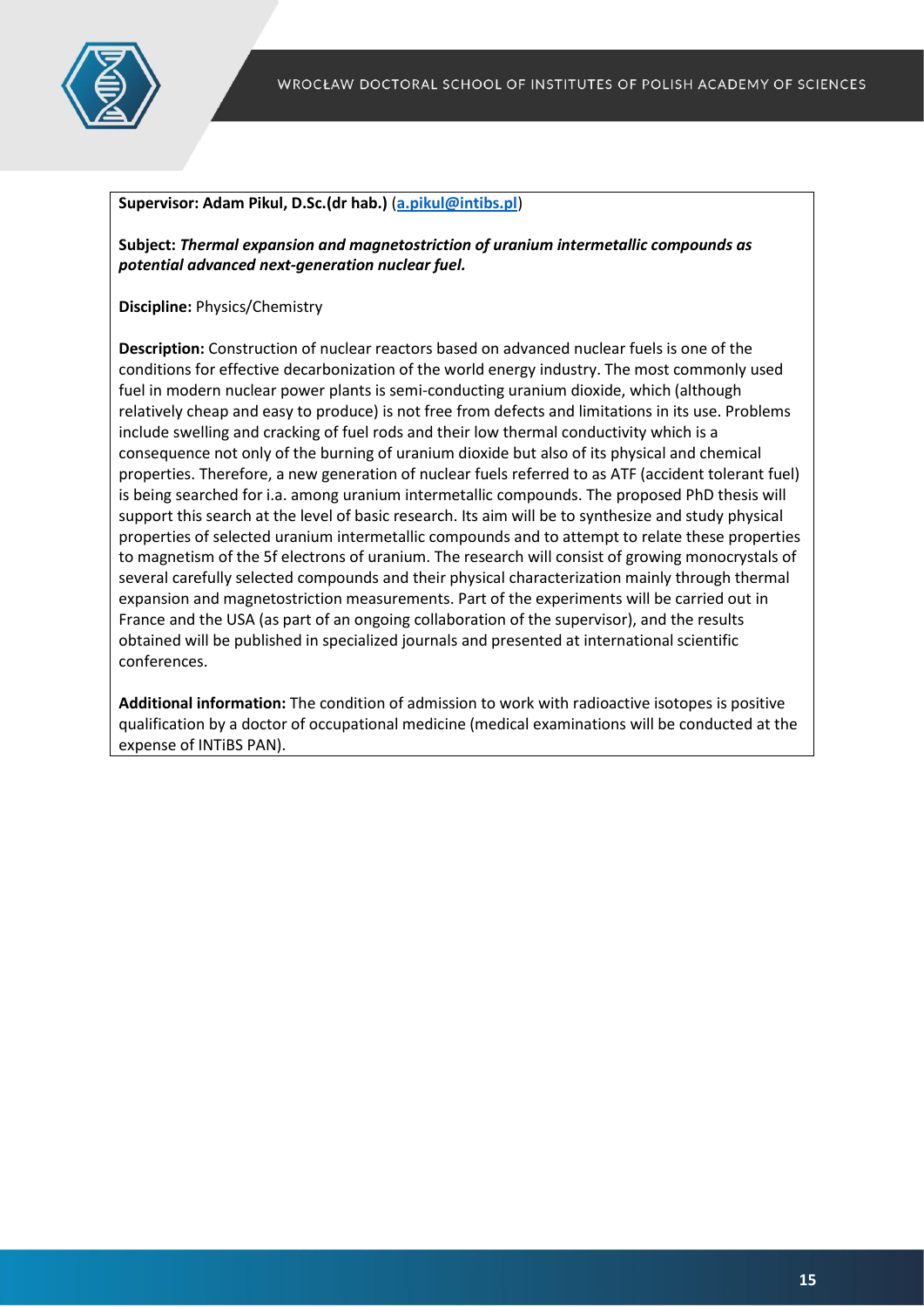

#### **Supervisor Tomasz Zaleski, D.Sc. (dr hab.)** (**[t.zaleski@intibs.pl](mailto:t.zaleski@intibs.pl)**)

**Subject: Influence of gauge potentials and topology on phase transitions of bosons in optical lattice.**

#### **Discipline:** Physics

**Description:** The aim of the project is to theoretically study the properties of strongly interacting ultra-cold bosons in optical lattices. Such systems, intensively studied in recent years experimentally, mimic the behavior of strongly correlated electrons in the solid body, while allowing a very wide range of control properties of particles in a model environment. As a result, they are very helpful in giving insight into the quantum phenomena of multibody solid state physics, which in their case are not disturbed by lattice defects, disorder or strong thermal fluctuations. The theoretical description will be based on the quantum rotors approach. This method is based on the use of phase variables - degrees of freedom naturally appearing in these systems - and allows for a universal description of the phenomena appearing in the ultracold atoms in optical lattices. It goes beyond the mean-field approximation, properly describing phase transitions between low temperature ordered and unordered phases depending on the dimensionality, lattice geometry and taking into account additional modifying factors such as the gauge potentials of "artificial" magnetic fields. The areas of interest will include investigation of quasiparticle excitations in bands with trivial and non-trivial topology, transport properties in lattices with restricted geometry, in presence of gauge potentials, analysis of role of dissipation in creation and nature of ordered states.

**Additional information:** The PhD scholarship will be financed by the PRELUDIUM BIS 2 project (DEC-2020/39/O/ST3/01148) for 48 months (planned cost in the project is 5000 PLN/month before mid-term evaluation and 6000 PLN/month after it). In order to select a doctoral student in the project, a competition will be held in parallel with the recruitment to WSD IPAN. Candidates expressing interest in the project should attach to their application to the WSD IPAN an application for participation in the competition as well as any information indicating their suitability for the competition (the competition will assess competencies to implement the topic of the doctoral dissertation and the candidate's academic achievements, including publications in reputable scientific journals).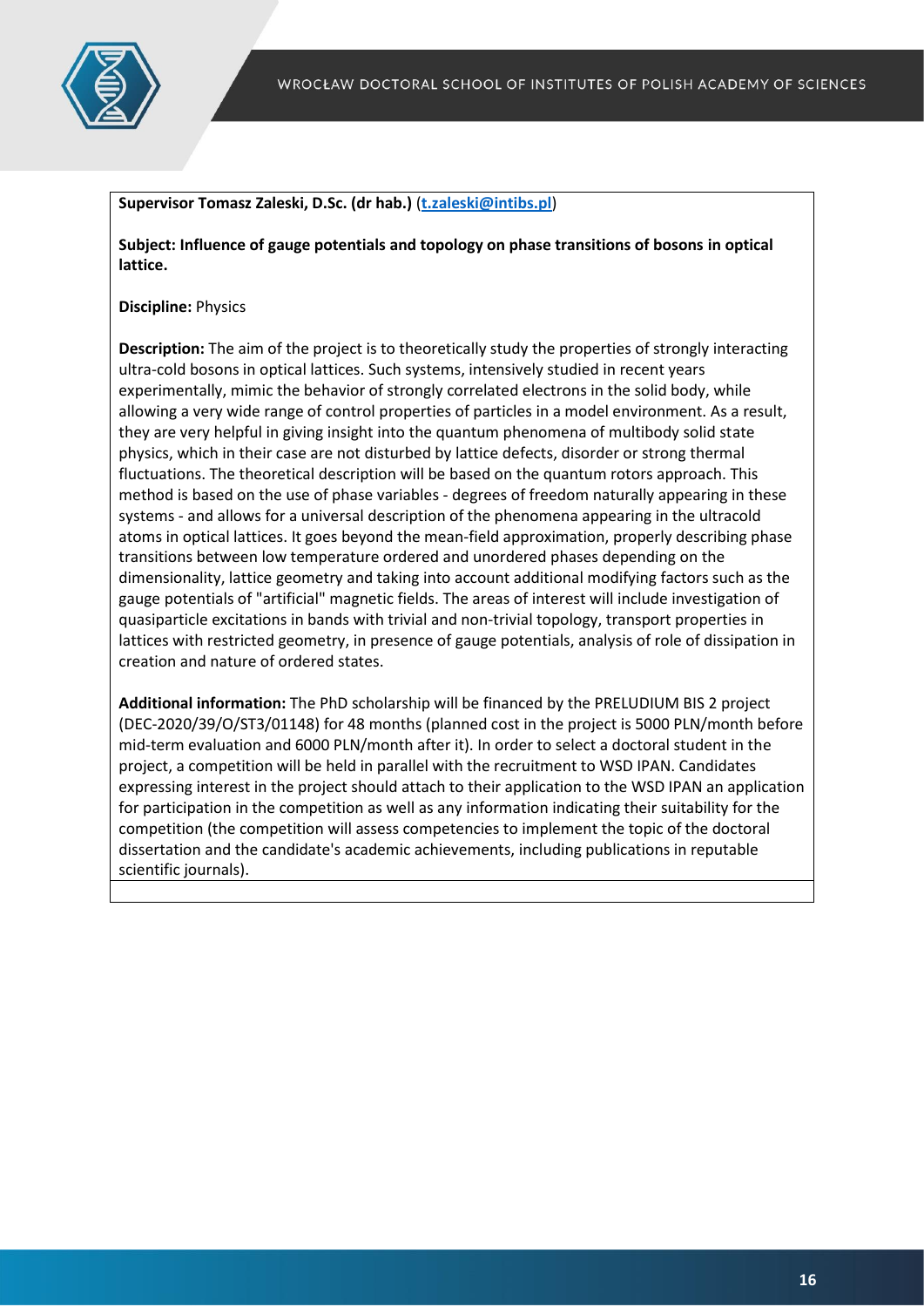

# **Biology**

# **Supervisor: Ewa Brzozowska, D.Sc. (dr hab.) (ewa.brzozowska@hirszfeld.pl)**

## **Subject:** *Bactericidal phage proteins – designing chimeric enzymes with dual activity*

**Description:** Creation of a platform of phage-based chimeric proteins (CHP), which are a combination of two enzymes active against pathogenic bacteria. In general, in the case of the ESKAPE group of pathogens, the CHP will possess exopolysaccharide degrading activity and paving the way for the second protein to destroy the bacterial cell. The concept includes characterization of the phage protein with proven bactericidal activity and noted as a protein with unknown function in the genome database and development of antibacterial proteins with synergistic activity and improved efficacy. Methods: molecular biology – design of genetic constructs and plasmids production, proteins biochemistry - proteins production in bacterial expressing system, proteins purification and analysis (purity, stability, homogeneity), functional assays – enzymatic activity, biofilm formation, inhibition, and degradation, bactericidal activity determination, microbiology – bacteria cultivation and cell components fractionation.

**Supervisor: Dariusz Danel, D.Sc. (dr hab.) [\(dariusz.danel@hirszfeld.pl\)](mailto:dariusz.danel@hirszfeld.pl)**

#### **Subject:** *Relationship between gregariousness and human immunity*

**Description:** The classic immune system is one of the adaptations evolved to protect individuals from pathogens. Another defence system against pathogens is behavioural immunity which includes behavioural and psychological responses that minimize the risk of infection. Both systems are tightly intertwined although the nature of their relationship is poorly understood. Recent evidence shows that behavioural protection from pathogens and classic immunity may influence in-person interactions which could be important in the context of infectious disease epidemiology. The planned project aims to determine the extent to which behavioural and classic immune attributes are related to gregariousness and the position of an individual in proximity networks among school children.

The study methods will include questionnaires, data acquisition from proximity sensors, collection of blood samples for laboratory analyses (standard blood profiles) and statistical modelling. The results of the study will broaden our knowledge regarding the link between immune protection and social integration as well as allow to design more effective monitoring techniques of disease transmission in closed environments.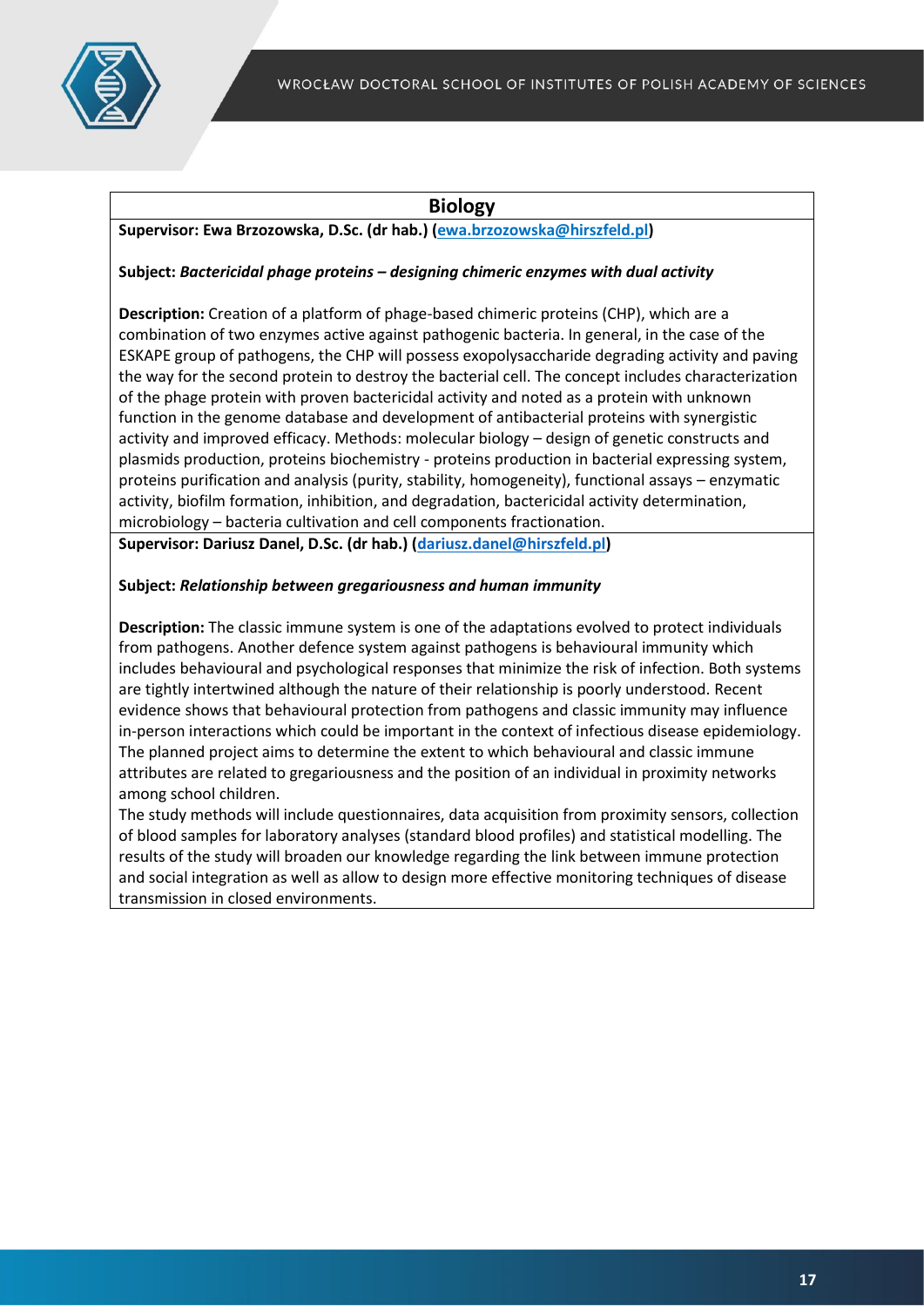

#### **Supervisor: Krystyna Dąbrowska, prof. (krystyna.dabrowska@hirszfeld.pl)**

#### **Subject:** *Identification of interactions between phage-derived proteins and mammalian host immunity.*

**Description:** Bacteriophages (phages) are viruses that can kill bacteria, including those bacteria that infect and endanger humans. We know phage biology, however exact functions of phage genes have not been discovered yet in many cases. These genes are so-called "phage dark matter" and they probably mediate many important functions of phage. These functions are often difficult to identify since they are not self-evident: they may relate to how phage interacts with animal and human organisms, even though phage is a bacterial virus, not able to infect animal or humans. However, not able to infect does not necessary mean not able to interact with. The goal of this project is to find out how and why our immune system responds to proteins produced by bacteriophages, with special regard to the proteins that belong to the phage-derived dark matter. Significance of this problem results directly from the problem of drug-resistant infections. In the EU alone, more than 25 000 patients die from infections by multidrug-resistant bacteria every year. This problem has even been called the threat of a return to the pre-antibiotic era. Antibioticresistant bacteria can be sensitive to phage-derived products since cross-resistance is not observed. Phage-derived products are proposed as an alternative to the insufficient antibacterial drugs arsenal. Moreover, phages belong to microorganisms that are omnipresent in our environment and inside our bodies together with beneficial bacteria. It means that we all are constantly exposed to various phages and our bodies are exposed to interactions with these viruses.

This project starts with a high-throughput assay that allows for complete screening of all proteins, including the "dark matter" of representative bacteriophages of various types. Responses of mammalian cell lines to these proteins will be investigated. This will allow for selection for the active proteins. Also, typical complexes of phage proteins with bacterial products (as produced when a phage lyses a bacterium) will be investigated. Further, identified active phage products, either those stimulating mammalian immune system or those attenuating ones, will be studied in complex assays allowing for understanding how and why they are able to exert their effects on the cells.

As a result, new functions of bacterial viruses (phages) in mammals will be discovered and described. This will explain yet unknown effects of phages on our health (as natural the part of natural microflora) and will enhance safety and efficacy of phages when used as antibacterials in treatment of difficult bacterial infections.

Approach&Methodology: phage protein arrays (protein expression systems), screening active phage proteins in reporter cell lines (high throughput reporter systems), cellular response of mammalian cells to active phage proteins, testing of active phage proteins on model infection in vitro and in vivo, pattern-recognition receptors (PRRs) hunting, intracellular pathways responsive to phage proteins identification (RNAseq and knock-out cells and in vivo models).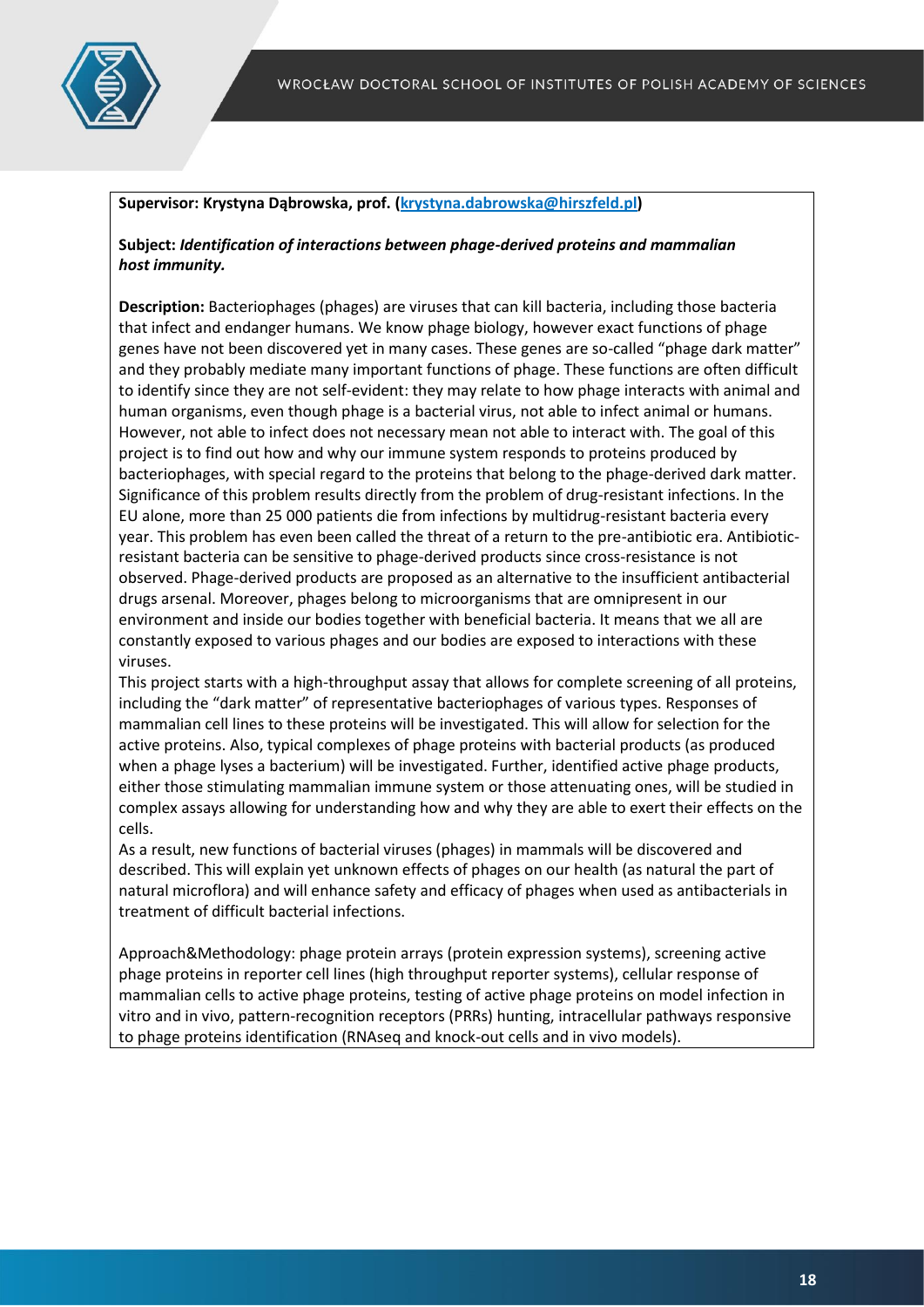

# **Supervisor: Andrzej Gamian, prof**. **[\(andrzej.gamian@hirszfeld.pl\)](mailto:andrzej.gamian@hirszfeld.pl)**

**Subject:** *Structural studies of a new advanced glycation end product (AGE) present in human tissues.*

**Description:** Advanced glycation end products (AGEs) are combinations of proteins with sugars and aldehyde metabolites. They occur in a large number for example in diabetes mellitus and are also supplied with food. In a high level the AGE are pro-inflammatory factor. Monoclonal antibodies to these products recognize a hitherto unidentified antigen present in human tissues, including cancer [Sci Rep. 2021 Feb 3;11(1):2940]. The task is to identify the structures present in the cells recognized by monoclonal antibodies by SEM and TEM electron microscopy. The work will also concern the separation and purification of AGE, and then structural investigation using mass spectrometry and NMR spectroscopic methods. The research methodology mainly includes glycobiology, immunochemical, cell biology, electron microscopy techniques. The research is important for understanding the basic cellular processes and will be used in the immunohistochemical diagnosis of diseases, including cancer.

**Supervisor: Tomasz Goszczyński, D.Sc. (dr hab.) [\(tomasz.goszczynski@hirszfeld.pl\)](mailto:tomasz.goszczynski@hirszfeld.pl)**

# **Subject:** *Novel antimicrobials derived from metallacarborane structures.*

**Description:** Boron can create extraordinary, three-dimensional, σ-aromatic structures called boron clusters. These unusual entities differ from compounds formed by other elements of the periodic table and are absent in biological systems. Therefore, living organisms have not developed mechanisms capable of metabolizing boron clusters. These properties create wide possibilities for the application of boron clusters in biological chemistry for the synthesis of new biologically active compounds. Studies on the properties of these compounds may create a source of new substances with anticancer and antibacterial properties.

In the Laboratory of Biomedical Chemistry, we have studied a special subgroup of boron clusters – metallacarboranes. Many of the metallacarborane derivatives obtained in our laboratory show high antimicrobial activity.

The main research topic will be the synthesis of novel derivatives of metallacarboranes and the study of their interactions with bacteria and fungi to gain insight into structural motives favorable for antibacterial activities.

The presented topic is interdisciplinary - candidates will gain knowledge and skills in the field of chemistry, biochemistry, and microbiology.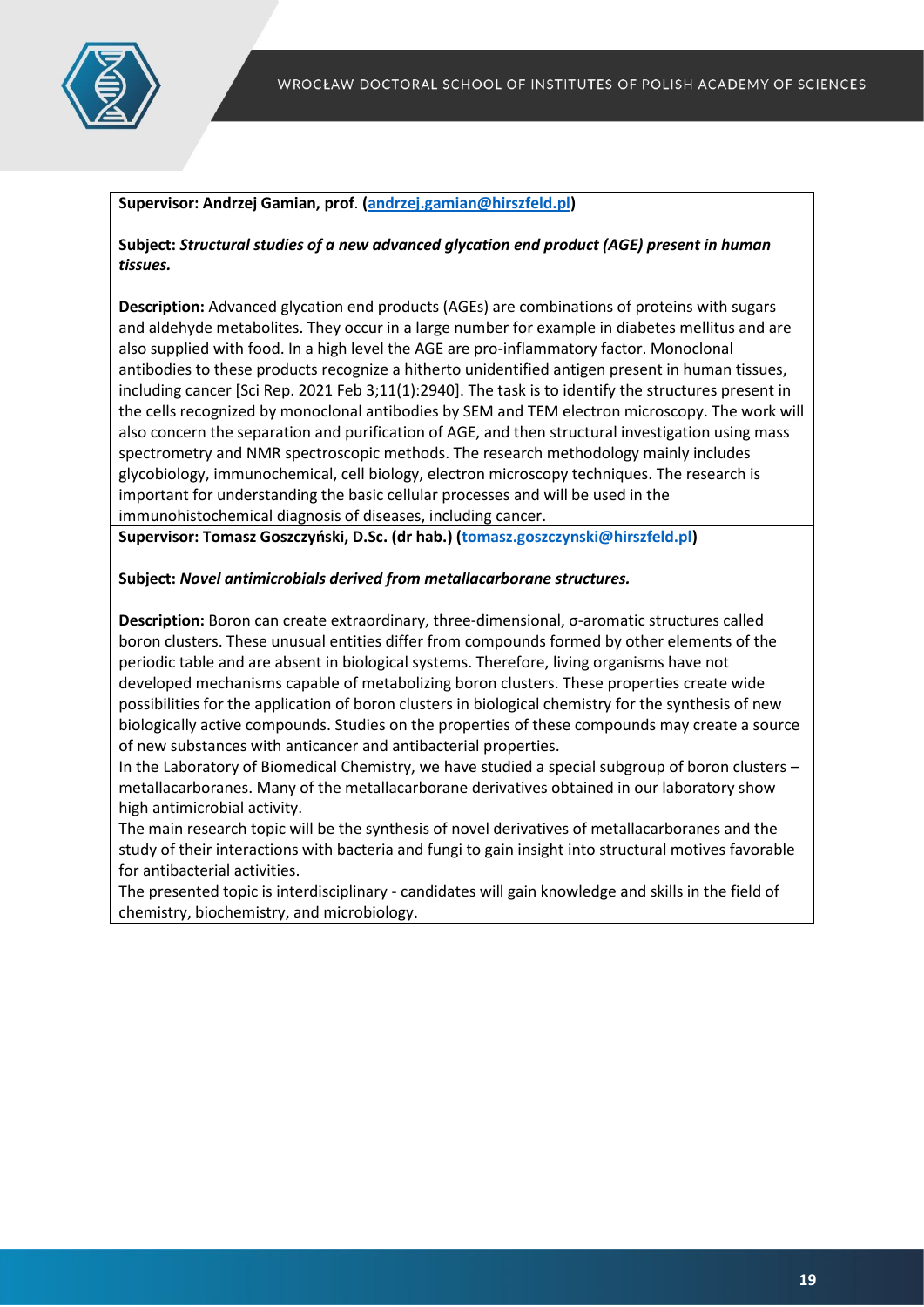

# **Supervisor: Mariola Paściak, D.Sc. (dr hab.) [\(mariola.pasciak @hirszfeld.pl\)](mailto:sabina.gorska@hirszfeld.pl)**

#### **Subject:** *Immunomodulatory potential of Mycobacterium bovis BCG lipid antigens.*

**Description:** The project concerns studies of cell fractions and isolated lipid compounds of Mycobacterium bovis BCG strain. BCG vaccine contain live attenuated mycobacteria and is used both for the prevention of tuberculosis and in immunotherapy of bladder cancer. Intravesical administration of the BCG is associated with many side effects such as possible systemic infections or sepsis, and a large number of patients do not complete the entire course of therapy. The aim of the project is to obtain various cell fractions of the BCG, to create a preparation that does not contain live bacteria, but only their components/extracts; thorough examination of their chemical composition and biological activities, obtaining the most effective cell fraction or antigens with potential to replace the whole-cell BCG vaccine. The methodology will be based on microbiological, chromatographic, and cell culture methods. The biological activity tests will be performed in in vitro experiments using bladder cancer cells.

**Additional information:** Project for highly motivated PhD students. **Supervisor: Anna Pawlik, D.Sc. (dr hab.) [\(anna.pawlik @hirszfeld.pl\)](mailto:ewa.jaskiewicz@hirszfeld.pl)**

# **Subject:** *Characterization of the orphan histidine kinase CpkM from the Streptomyces coelicolor A3(2) coelimycin synthase gene cluster.*

**Description:** The proposed study of the orphan histidine kinase CpkM will continue an ongoing topic in our laboratory on the regulation of coelimycin polyketide synthesis in *S. coelicolor* A3(2). We have shown that the *cpkM* gene encoding a histidine kinase is an element of an intricate system regulating the synthesis of coelimycin and other secondary metabolites (doi: 10.3389/fmicb.2021.616050). Preliminary studies conducted in our laboratory confirm the association of CpkM kinase with coelimycin synthesis.

The research hypothesis is that CpkM kinase is part of a signalling pathway that links coelimycin synthesis to environmental signals. This aspect of secondary metabolite synthesis regulation in *Streptomyces* is poorly understood. Gaining knowledge of the effects of environmental factors on the regulatory cascades of secondary metabolite synthesis will significantly facilitate the search for new potentially valuable compounds such as antibiotics or immunomodulators.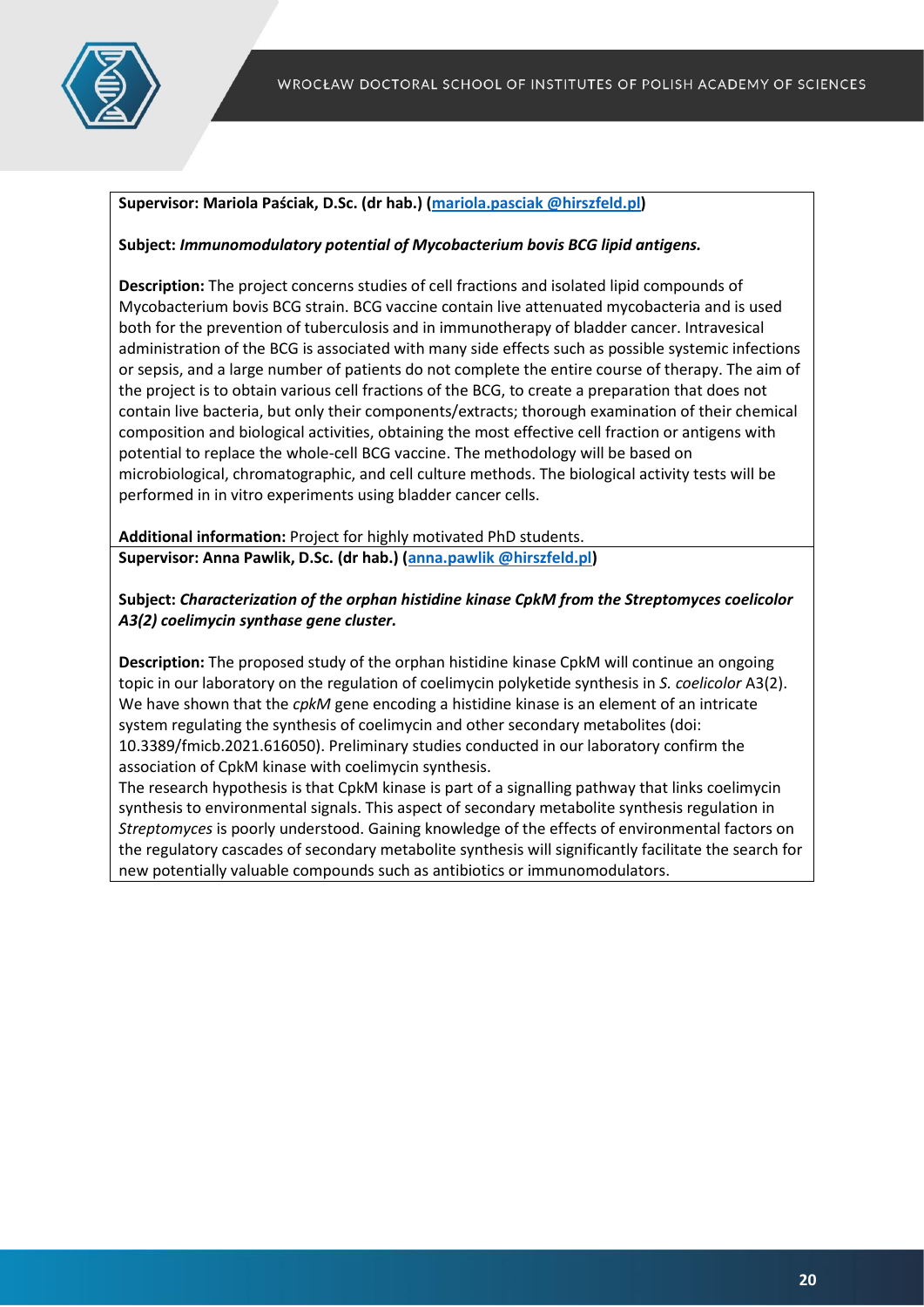

#### **Supervisor: Andrzej Rapak, D.Sc. (dr hab.) [\(andrzej.rapak @hirszfeld.pl\)](mailto:slawomir.koziel@hirszfeld.pl)**

**Subject:** *Immunotherapy of canine haematological disease with the use of NK cells modified with specific antibodies.*

**Description:** NK cells are important effector cells in antibody dependent cellular cytotoxicity ADCC, a mechanism that in humans accounts for most of the anti-tumor effect of mAbs. This process is mediated by CD16 receptor on NK cells that must be first induced by certain interleukins or another pharmacological inductors.

Recently our laboratory established a new canine NK-type cell line (CNK-89) and checked its phenotypic and cytotoxic properties. We also developed two monoclonal antibodies B5 and E11 recognized DLA-DR antigen on canine malignant lymphoid cells.

The project involves studying the induction of CD16 receptor expression, testing the cytotoxicity of modified NK cells in vitro on canine lymphoma and leukemia cells, and in vivo on a mouse model. The methodological part will include cell culture and treatment, PCR, Western blot, ELISA and FACS analysis as well as in vivo experiments.

The obtained results may contribute to the development of effective immunotherapy and the elucidation of the mechanism of CD16 receptor activation and the induction of apoptosis in target cells.

**Supervisor: Jacek Rybka, D.Sc. (dr hab.) [\(jacek.rybka@hirszfeld.pl \)](mailto:jacek.rybka@hirszfeld.pl) Auxiliary Supervisor: Paweł Migdał, dr**

**Subject:** *Immune and antimicrobial responses in honeybee larvae after stimulation with plantderived compounds with immunomodulatory effects.*

**Description** This study addresses the problem of immunological and antibacterial resistance of honeybee (*Apis mellifera*), which is becoming the civilization problem for the entire human population. Immune and antimicrobial responses of honeybee larvae will be tested after the stimulation with various plant-derived compounds, which possess the immunomodulatory activity. Also, the model of bacterial infection of the larvae will be used during the study. The immunological and antibacterial response will be studied using the analysis of produced antimicrobial peptides (AMP), the expression of AMP production genes and other genes involved in antibacterial response, biochemical analysis of antioxidant and detoxification pathways and also analysis of other potential effects of stimulation. The project involves the techniques of molecular biology, immunology, microbiology, biochemistry and mass spectrometry.